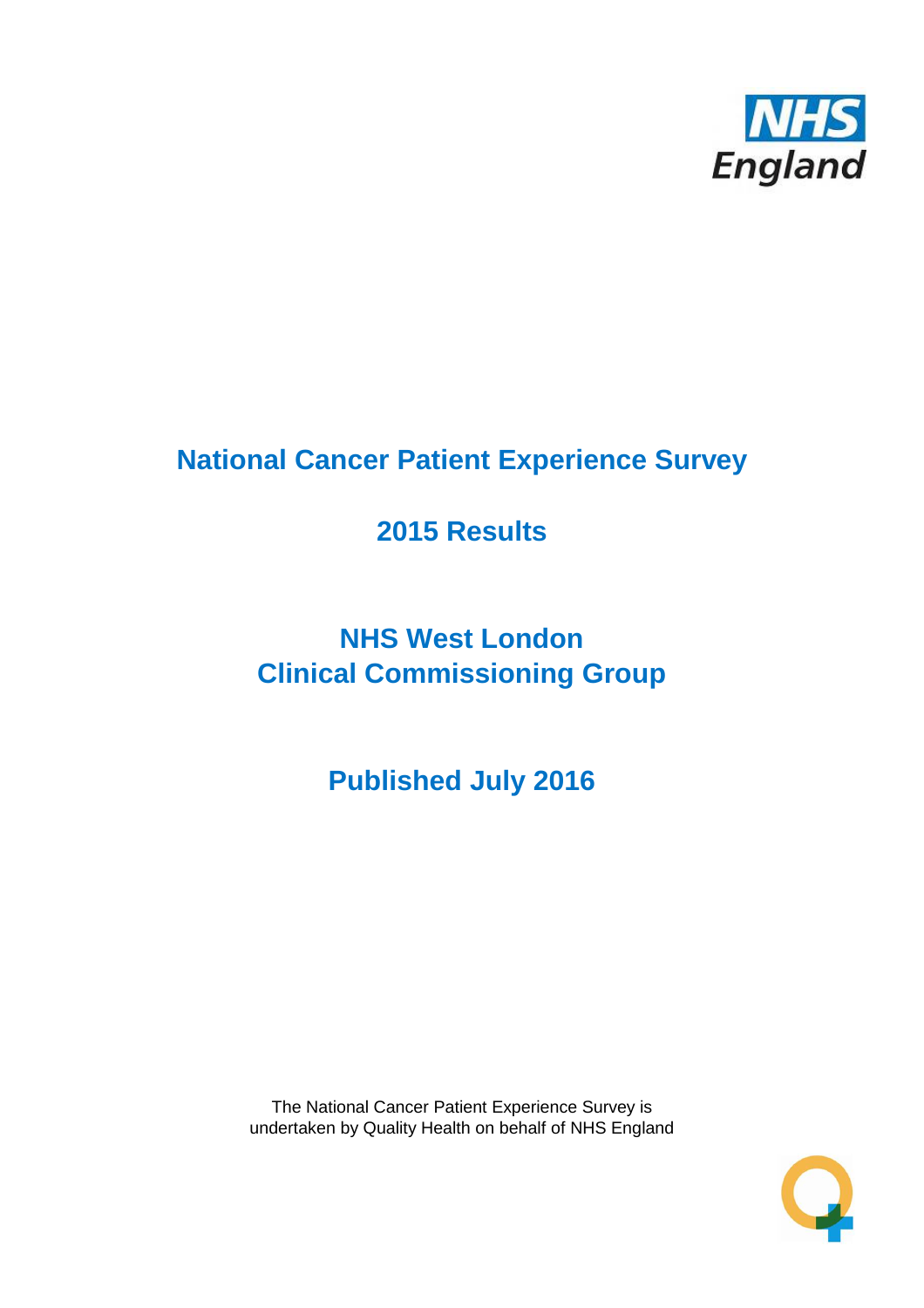### **Introduction**

The National Cancer Patient Experience Survey 2015 is the fifth iteration of the survey first undertaken in 2010. It has been designed to monitor national progress on cancer care; to provide information to drive local quality improvements; to assist commissioners and providers of cancer care; and to inform the work of the various charities and stakeholder groups supporting cancer patients.

The survey was overseen by a national Cancer Patient Experience Advisory Group. This Advisory Group set the principles and objectives of the survey programme and guided questionnaire development.

The survey was commissioned and managed by NHS England. The survey provider, Quality Health, is responsible for designing, running and analysing the survey.

Full national results and other reports are available at www.ncpes.co.uk

Further details on the survey methodology and changes to the 2015 survey can be found in the Annex. Note that a number of significant changes were made to the 2015 survey so caution should be taken in directly comparing data from the 2015 survey to the findings of the previous CPES surveys. No comparisons with previous surveys are presented in this report.

#### **This report**

The report shows how this CCG scored for each question in the survey, compared with national results. It is aimed at helping individual CCGs to understand their performance and identify areas for local improvement.

Note that responses for questions with 1-20 respondents have been suppressed. This is to protect patient confidentiality and because uncertainty around the result is too great.

#### **Data tables**

The data tables presented in this report show the following for each question:

- **Column 1** shows the number of respondents to this question
- **Column 2** shows the unadjusted 2015 score for this CCG
- **Column 3** shows the case-mix adjusted 2015 score for this CCG
- **Column 4** shows the lower limit of the expected range of scores for this CCG (the top of the pale blue section on the Comparability chart - see below)
- **Column 5** shows the upper limit of the expected range of scores for this CCG (the bottom of the dark blue section on the Comparability chart - see below)
- **Column 6** shows the National Average score for this question.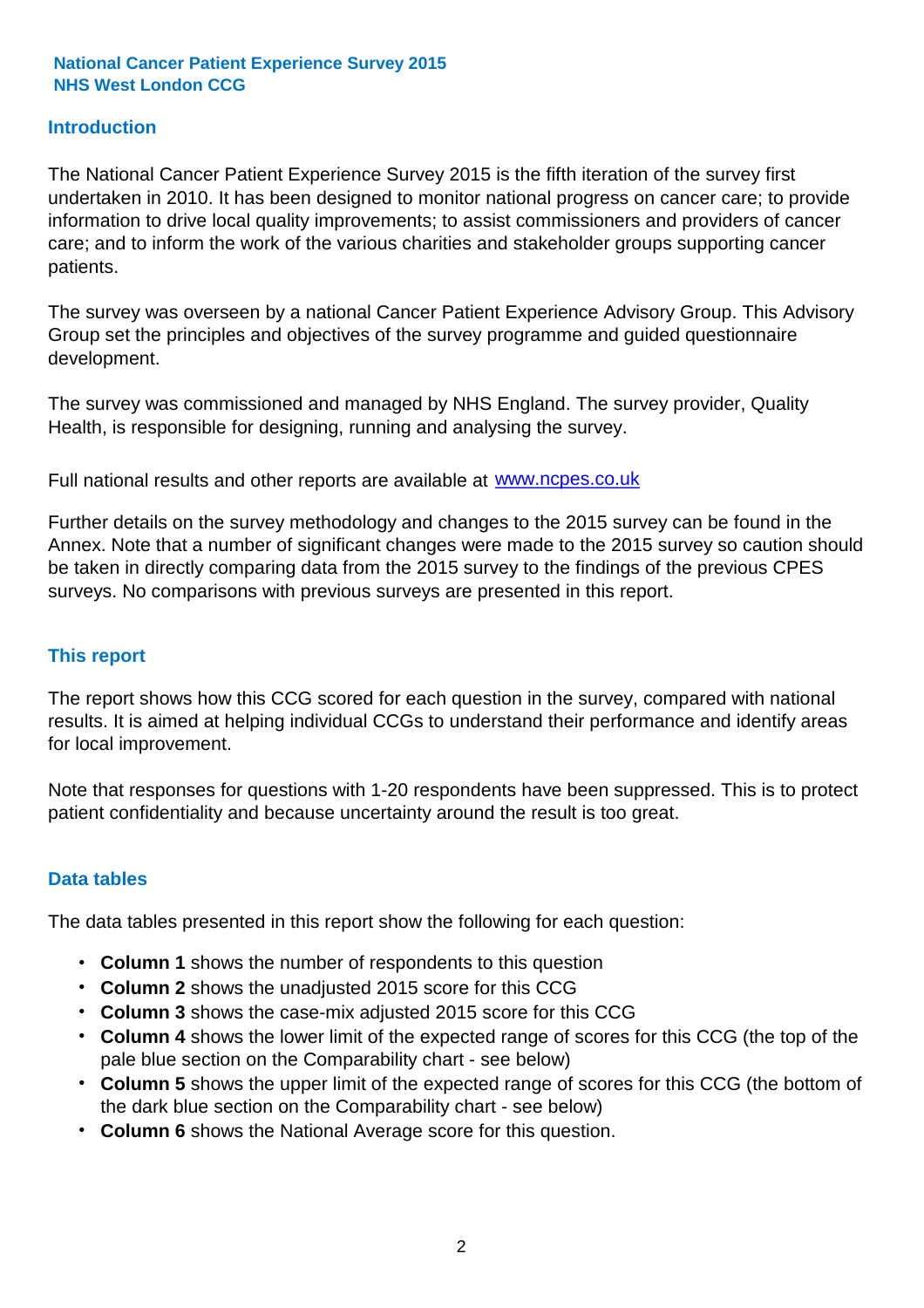Results for individual response options are presented in the detailed data tables **WWW.ncpes.co.uk** Confidence Intervals for unadjusted and case-mix adjusted data are provided in these tables.

Expected ranges and 95% Confidence Intervals highlight the uncertainty around the results. The size of the expected ranges and confidence intervals will be different for each question, and depends on the number of respondents and the range of their responses.

For further details on case-mix adjustment and the scoring methodology used, please refer to the Annex.

### **Comparability charts**

For the 2015 survey, we have adopted the CQC standard for reporting comparative performance, based on calculation of "expected ranges". This means that CCGs will be flagged as outliers only if there is statistical evidence that their scores deviate (positively or negatively) from the range of scores that would be expected for CCGs of the same size.

The Comparability charts in this report show a bar with these expected ranges (in grey), higher than expected (in dark blue), and lower than expected (in pale blue). A black dot represents the actual score of this CCG.

The same colour convention has been used in Column 3 of the Data tables.

For further details on expected ranges, please refer to the technical document at **www.ncpes.co.uk** 

#### **Tumour group tables**

The final set of tables in this report show the scores for each question for each of the 13 tumour groups, with a comparative national score for that tumour group.

These breakdowns are intended as additional information for CCGs to understand the differences between the experiences of patients with different types of cancer. The numbers are generally relatively small and may not be statistically significant. They should therefore be treated with some caution.

#### **Notes on specific questions**

Question 5 in the survey has not been scored. However, the unscored data is useful and has been published alongside the other results in this report. This question asked respondents to "tick all that apply". The results show all of the responses given including where respondents chose two or more options.

Questions used to direct respondents to different parts of the survey (questions 4, 17, 24, 27, 40, 43, 46) and other demographic and information questions are not reported.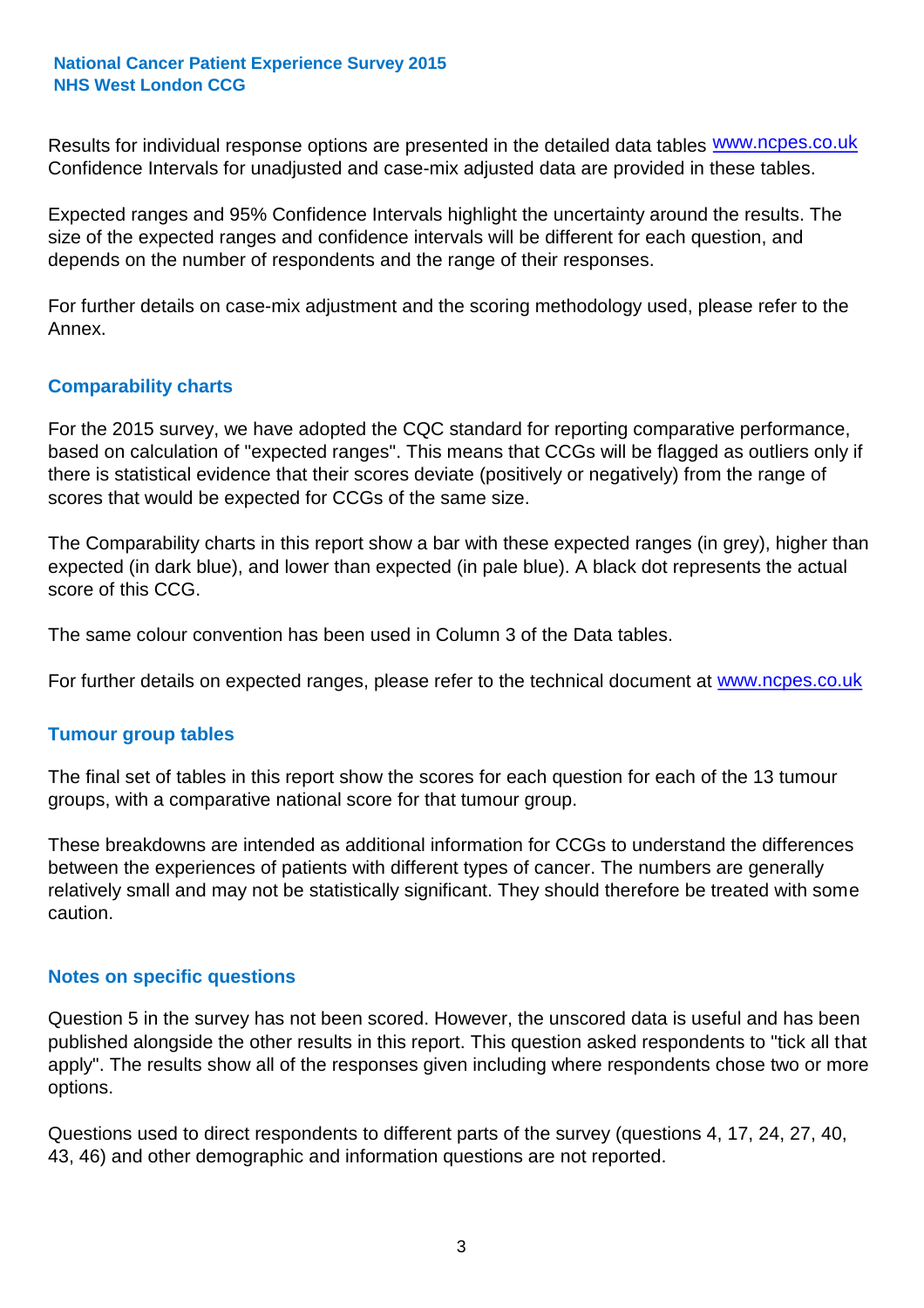#### **How to use the data**

Unadjusted data should be used to see the actual responses from patients relating to the CCG.

Case-mix adjusted data, together with expected ranges, should be used to understand whether the results are significantly higher or lower than national results.

Case-mix adjusted data, together with (case-mix adjusted) Confidence Intervals (presented in the detailed data tables **www.ncpes.co.uk**), should be used to understand whether the results are significantly higher or lower than the results for another CCG.

#### **Response rates**

Numbers of respondents by tumour group, age and gender can be found in the Annex.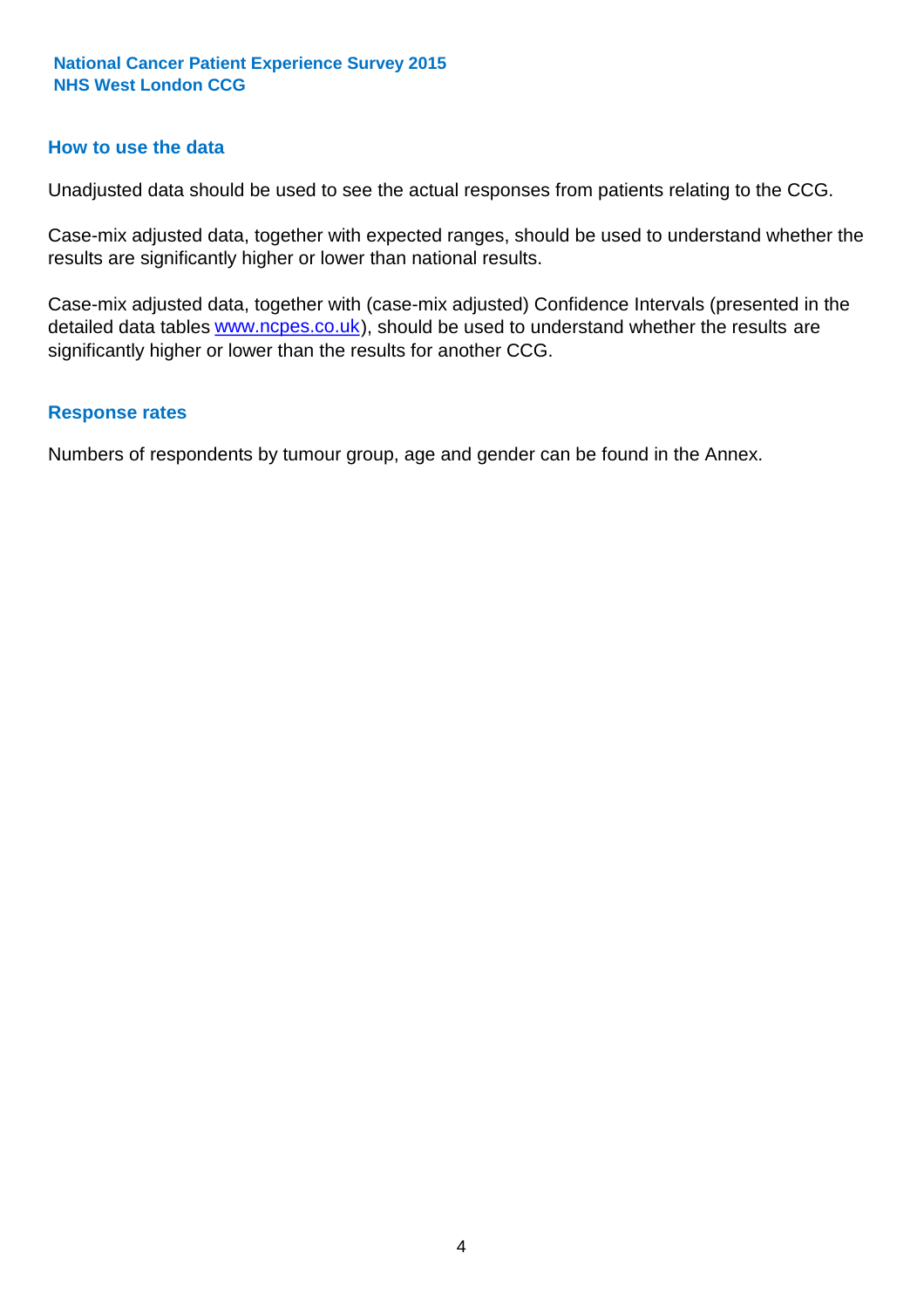## **Executive Summary**

average rating of **9.0**. Asked to rate their care on a scale of zero (very poor) to 10 (very good), respondents gave an

The following questions are included in phase 1 of the Cancer Dashboard developed by Public Health England and NHS England\*:

- **79%** of respondents said that they were definitely involved as much as they wanted to be in decisions about their care and treatment
- **96%** of respondents said that they were given the name of a Clinical Nurse Specialist who would support them through their treatment
- when asked how easy or difficult it had been to contact their Clinical Nurse Specialist 84% of respondents said that it had been 'quite easy' or 'very easy'
- **89%** of respondents said that, overall, they were always treated with dignity and respect they were in hospital
- **95%** of respondents said that hospital staff told them who to contact if they were worried about their condition or treatment after they left hospital
- **74%** of respondents said that they thought the GPs and nurses at their general practice definitely did everything they could to support them while they were having cancer treatment.

Detailed results for these and other questions are set out in the sections that follow.

#### www.cancerdata.nhs.uk/dashboard

The questions were selected in discussion with the national Cancer Patient Experience Advisory Group and reflect four key patient experience domains: provision of information; involvement in decisions; care transition; interpersonal relations, respect and dignity. The figures presented above are all case-mix adjusted.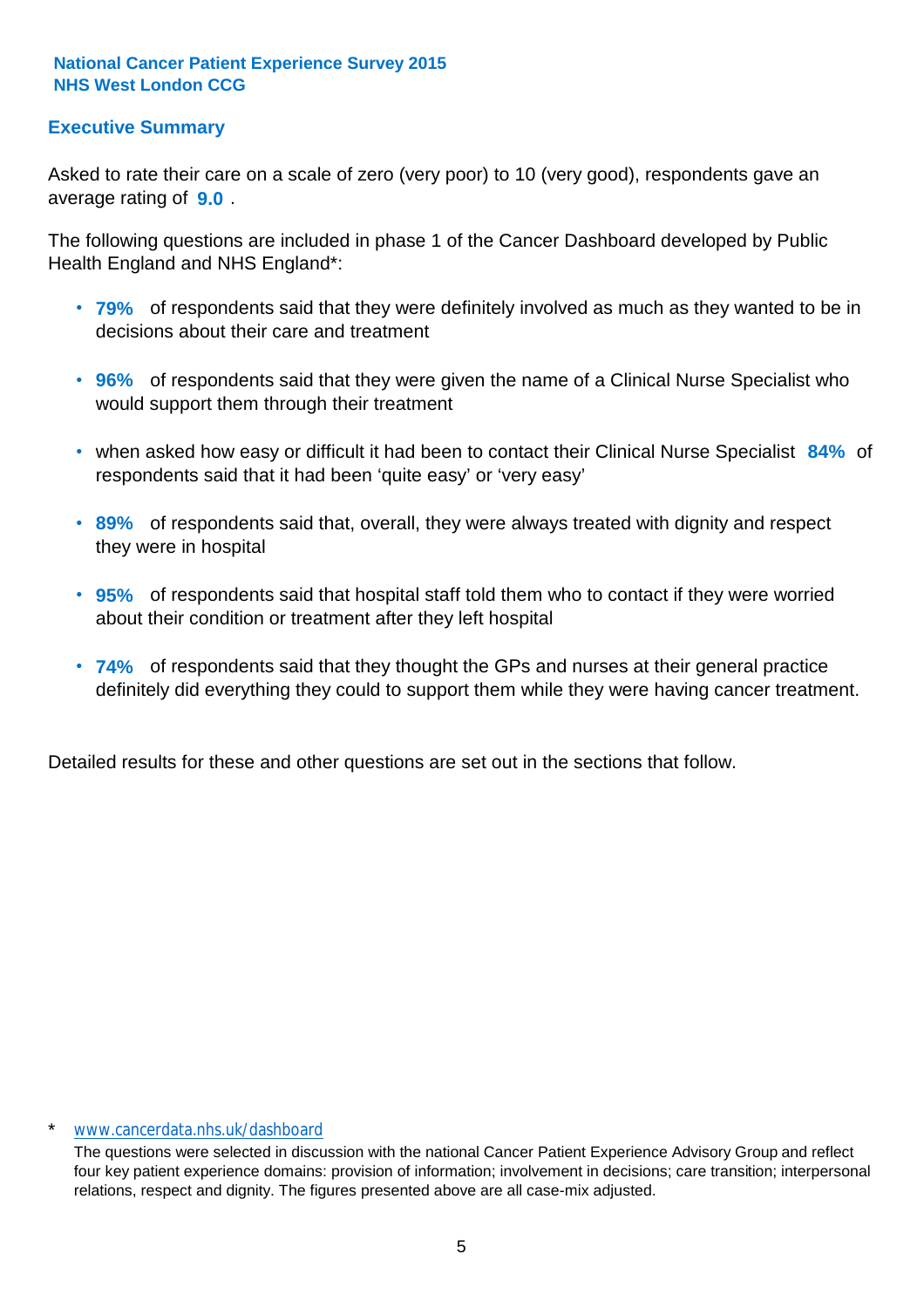# **Questions which scored outside expected range**

|                 |                                                                                     |                                              | 2015 Case-mix Adjusted              |                                     |                                     |                              |
|-----------------|-------------------------------------------------------------------------------------|----------------------------------------------|-------------------------------------|-------------------------------------|-------------------------------------|------------------------------|
| Question        |                                                                                     | for this<br>respondents<br>Number of<br>င္ပင | Percentage<br>this CCG<br>2015<br>ţ | Lower limit of<br>expected<br>range | Upper limit of<br>expected<br>range | National<br>Average<br>Score |
|                 | <b>Clinical Nurse Specialist</b>                                                    |                                              |                                     |                                     |                                     |                              |
| Q17             | Patient given the name of the CNS who would support them<br>through their treatment | 146                                          | 96%                                 | 85%                                 | 95%                                 | 90%                          |
|                 | Hospital care as an inpatient                                                       |                                              |                                     |                                     |                                     |                              |
| Q30             | Patient's family or someone close definitely had opportunity to<br>talk to doctor   | 75                                           | 92%                                 | 62%                                 | 82%                                 | 72%                          |
| Q <sub>32</sub> | Always / nearly always enough nurses on duty                                        | 91                                           | 77%                                 | 56%                                 | 76%                                 | 66%                          |
|                 | Care from your general practice                                                     |                                              |                                     |                                     |                                     |                              |
| Q53             | Practice staff definitely did everything they could to support<br>patient           | 116                                          | 74%                                 | 54%                                 | 71%                                 | 63%                          |
|                 | Your overall NHS care                                                               |                                              |                                     |                                     |                                     |                              |
| Q56             | Overall the administration of the care was very good / good                         | 148                                          | 95%                                 | 84%                                 | 94%                                 | 89%                          |
| Q58             | Taking part in cancer research discussed with patient                               | 140                                          | 45%                                 | 19%                                 | 38%                                 | 28%                          |
| Q59             | Patient's average rating of care scored from very poor to very<br>good              | 143                                          | 9.0                                 | 8.5                                 | 8.9                                 | 8.7                          |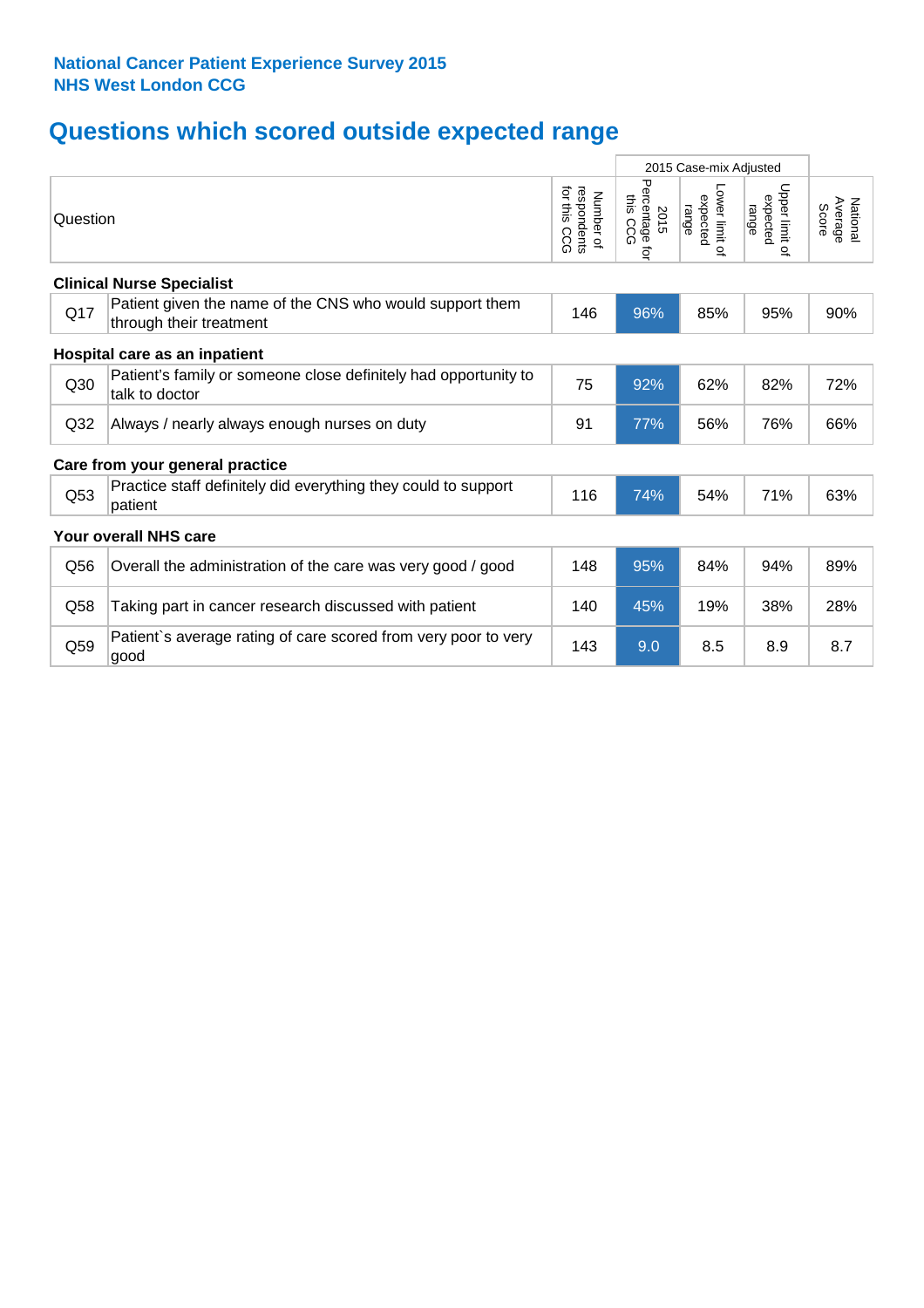## **CCG results**

## **Seeing your GP**



|    |                                                                |                                         |                             |               | 2015 Case-mix Adjusted     |                            |                           |
|----|----------------------------------------------------------------|-----------------------------------------|-----------------------------|---------------|----------------------------|----------------------------|---------------------------|
|    | Question                                                       | respondents<br>Number<br>$\overline{a}$ | 2015<br>Unadjusted<br>Score | 2015<br>Score | Expected<br>range<br>lower | Expected<br>range<br>nbber | National Average<br>Score |
| Q1 | Saw GP once / twice before being told had to go to<br>hospital | 115                                     | 69%                         | 71%           | 68%                        | 84%                        | 76%                       |
| Q2 | Patient thought they were seen as soon as necessary            | 146                                     | 79%                         | 81%           | 76%                        | 89%                        | 82%                       |

|    |                                                                             |                                                 | No. |
|----|-----------------------------------------------------------------------------|-------------------------------------------------|-----|
|    |                                                                             | Yes                                             |     |
|    | Beforehand, did you have all the<br>information you needed about your test? | No, I would have liked more written information |     |
| Q5 |                                                                             | No, I would have liked more verbal information  |     |
|    |                                                                             | I did not need / want any information           |     |
|    |                                                                             | Don't know / can't remember                     |     |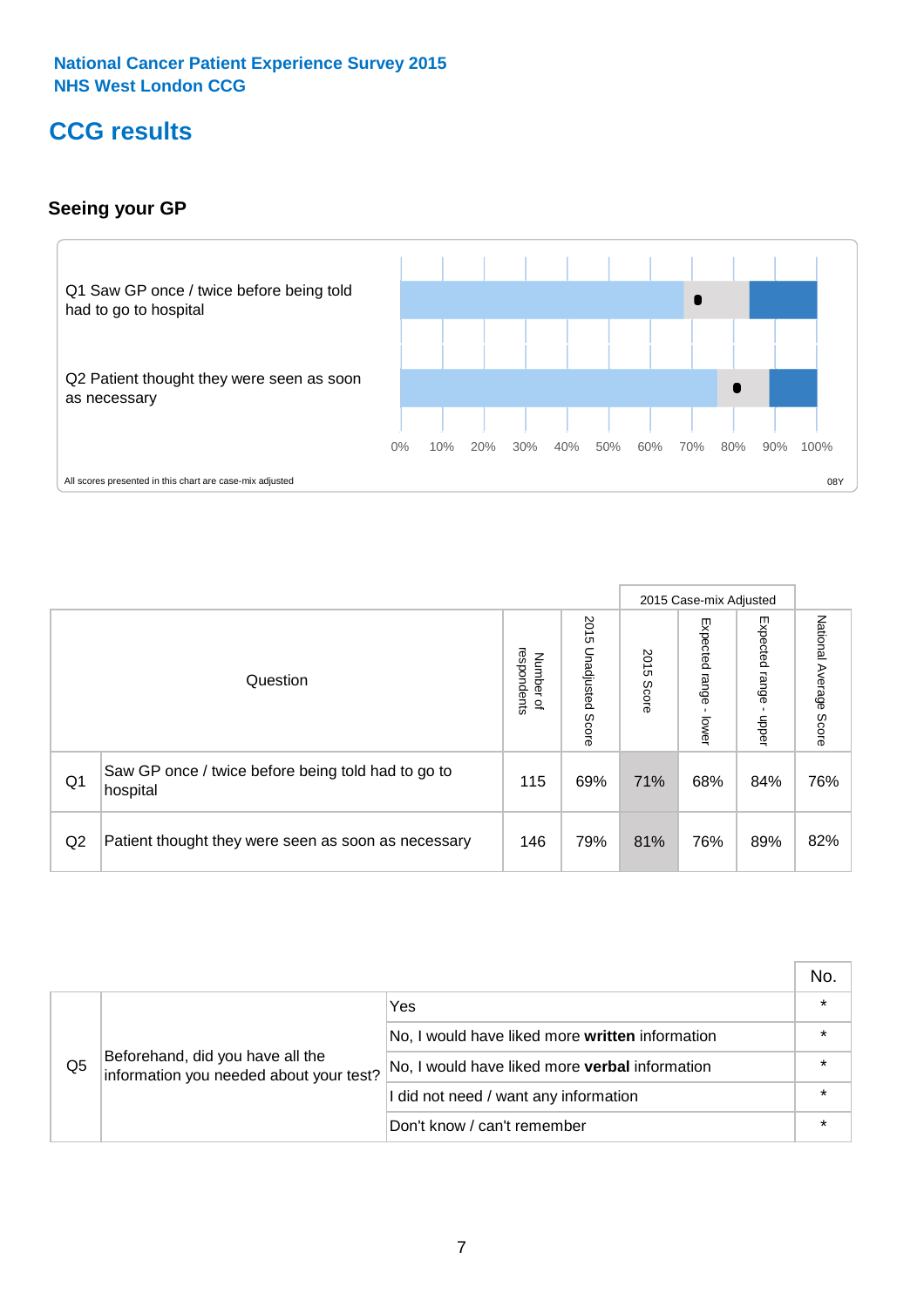## **Diagnostic tests**



|                |                                                                       |                                   |                             |               | 2015 Case-mix Adjusted  |                         |                           |
|----------------|-----------------------------------------------------------------------|-----------------------------------|-----------------------------|---------------|-------------------------|-------------------------|---------------------------|
|                | Question                                                              | respondents<br>Number<br>$\Omega$ | 2015<br>Unadjusted<br>Score | 2015<br>Score | Expected range<br>lower | Expected range<br>nbber | National Average<br>Score |
| Q <sub>6</sub> | The length of time waiting for the test to be done was<br>about right | 124                               | 82%                         | 84%           | 81%                     | 93%                     | 87%                       |
| Q7             | Given complete explanation of test results in<br>understandable way   | 126                               | 78%                         | 80%           | 72%                     | 86%                     | 79%                       |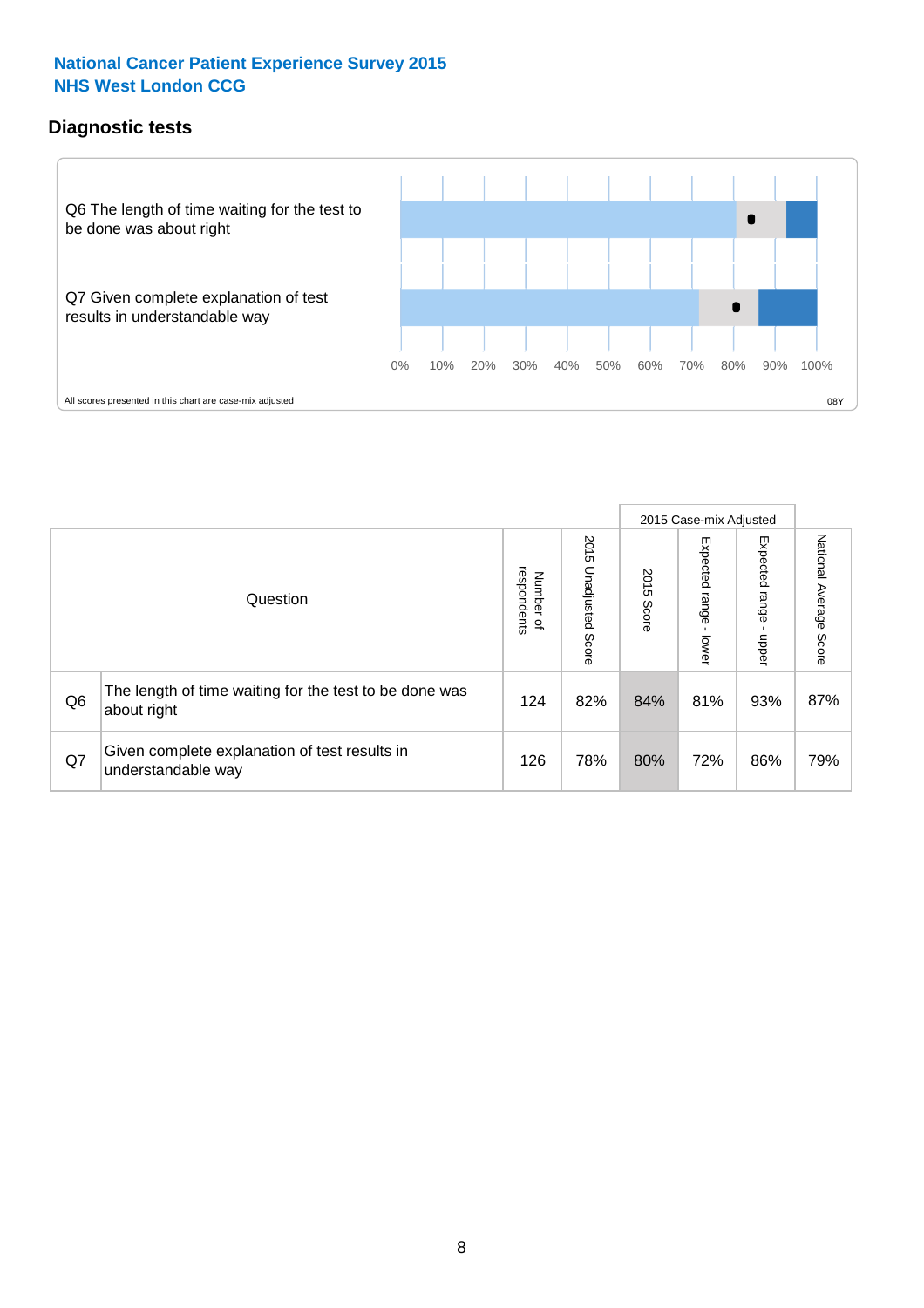#### **Finding out what was wrong with you**



|                |                                                                                            |                          |                       |               | 2015 Case-mix Adjusted                  |                                           |                        |
|----------------|--------------------------------------------------------------------------------------------|--------------------------|-----------------------|---------------|-----------------------------------------|-------------------------------------------|------------------------|
|                | Question                                                                                   | respondents<br>Number of | 2015 Unadjusted Score | 2015<br>Score | Expected range<br>$\mathbf{r}$<br>lower | Expected range<br>$\blacksquare$<br>nbber | National Average Score |
| Q8             | Patient told they could bring a family member or friend<br>when first told they had cancer | 123                      | 79%                   | 77%           | 72%                                     | 86%                                       | 79%                    |
| Q <sub>9</sub> | Patient felt they were told sensitively that they had cancer                               | 147                      | 84%                   | 83%           | 78%                                     | 90%                                       | 84%                    |
| Q10            | Patient completely understood the explanation of what<br>was wrong                         | 149                      | 74%                   | 75%           | 66%                                     | 80%                                       | 73%                    |
| Q11            | Patient given easy to understand written information<br>about the type of cancer they had  | 126                      | 78%                   | 79%           | 64%                                     | 80%                                       | 72%                    |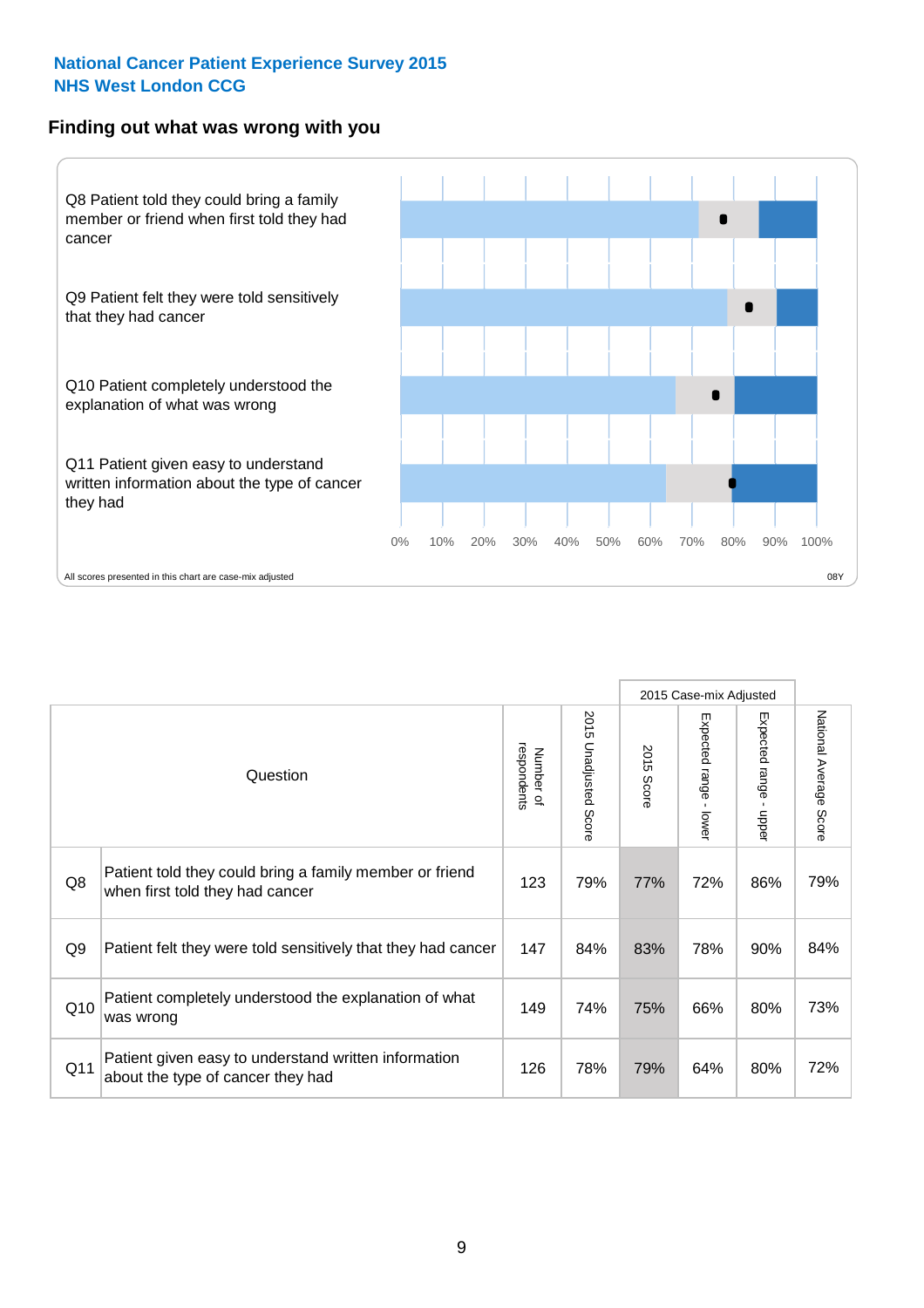## **Finding out what was wrong with you**



|          |                                                                                         |                          |                                 |               | 2015 Case-mix Adjusted                    |                        |                        |
|----------|-----------------------------------------------------------------------------------------|--------------------------|---------------------------------|---------------|-------------------------------------------|------------------------|------------------------|
| Question |                                                                                         | Number of<br>respondents | 2015<br><b>Unadjusted Score</b> | 2015<br>Score | Expected range<br>$\blacksquare$<br>lower | Expected range - upper | National Average Score |
| Q12      | Patient felt that treatment options were completely<br>explained                        | 142                      | 85%                             | 85%           | 76%                                       | 89%                    | 83%                    |
| Q13      | Possible side effects explained in an understandable way                                | 146                      | 77%                             | 77%           | 66%                                       | 80%                    | 73%                    |
| Q14      | Patient given practical advice and support in dealing with<br>side effects of treatment | 146                      | 71%                             | 71%           | 59%                                       | 74%                    | 66%                    |
| Q15      | Patient definitely told about side effects that could affect<br>them in the future      | 137                      | 58%                             | 57%           | 46%                                       | 63%                    | 54%                    |
| Q16      | Patient definitely involved in decisions about care and<br>treatment                    | 144                      | 77%                             | 79%           | 71%                                       | 84%                    | 78%                    |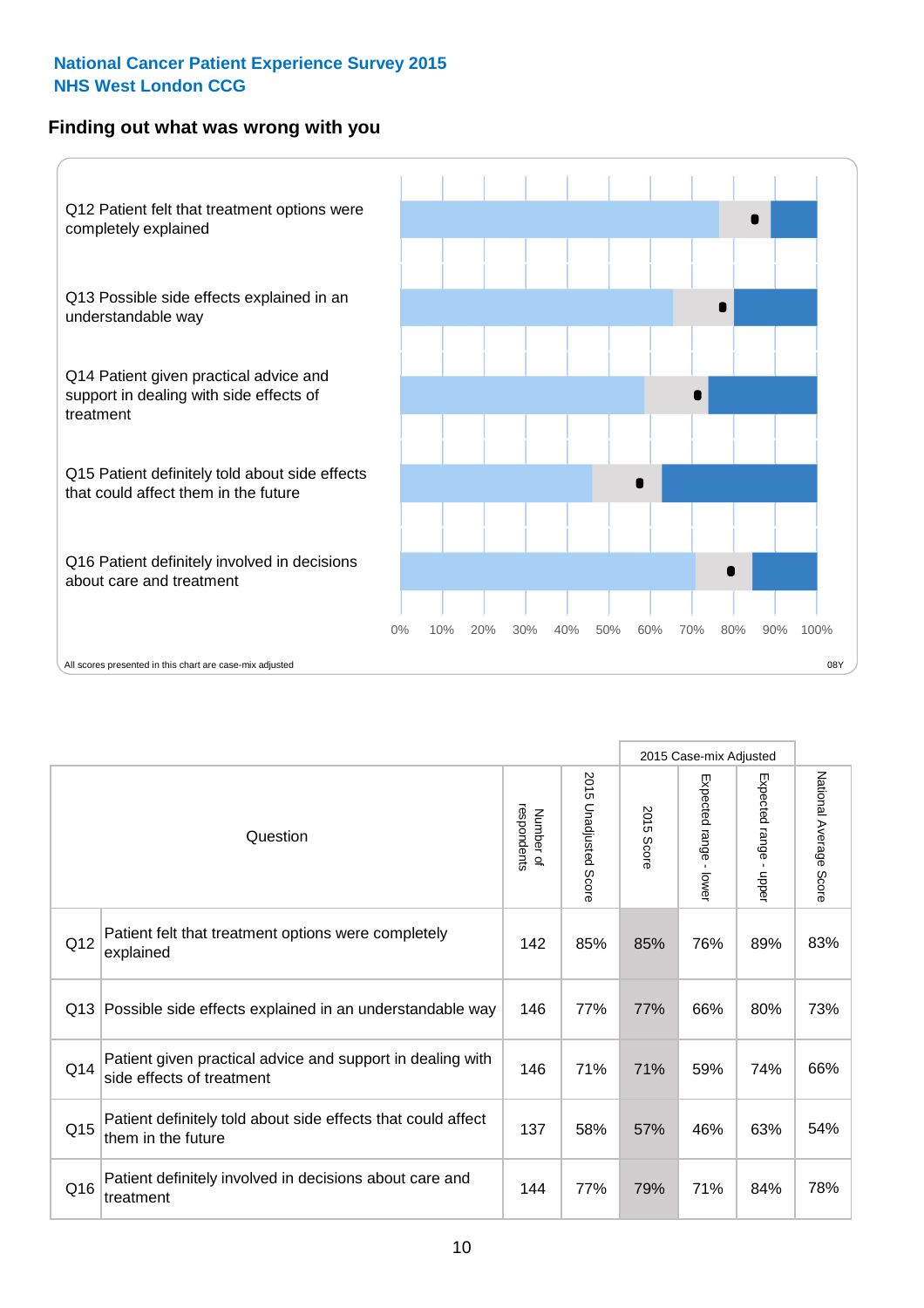### **Clinical Nurse Specialist**



|     |                                                                                     |                          |                       |               | 2015 Case-mix Adjusted  |                         |                        |
|-----|-------------------------------------------------------------------------------------|--------------------------|-----------------------|---------------|-------------------------|-------------------------|------------------------|
|     | Question                                                                            | respondents<br>Number of | 2015 Unadjusted Score | 2015<br>Score | Expected range<br>lower | Expected range<br>nbber | National Average Score |
| Q17 | Patient given the name of the CNS who would support<br>them through their treatment | 146                      | 97%                   | 96%           | 85%                     | 95%                     | 90%                    |
|     | Q18 Patient found it easy to contact their CNS                                      | 136                      | 83%                   | 84%           | 80%                     | 93%                     | 87%                    |
| Q19 | Get understandable answers to important questions all or<br>most of the time        | 131                      | 84%                   | 86%           | 83%                     | 94%                     | 89%                    |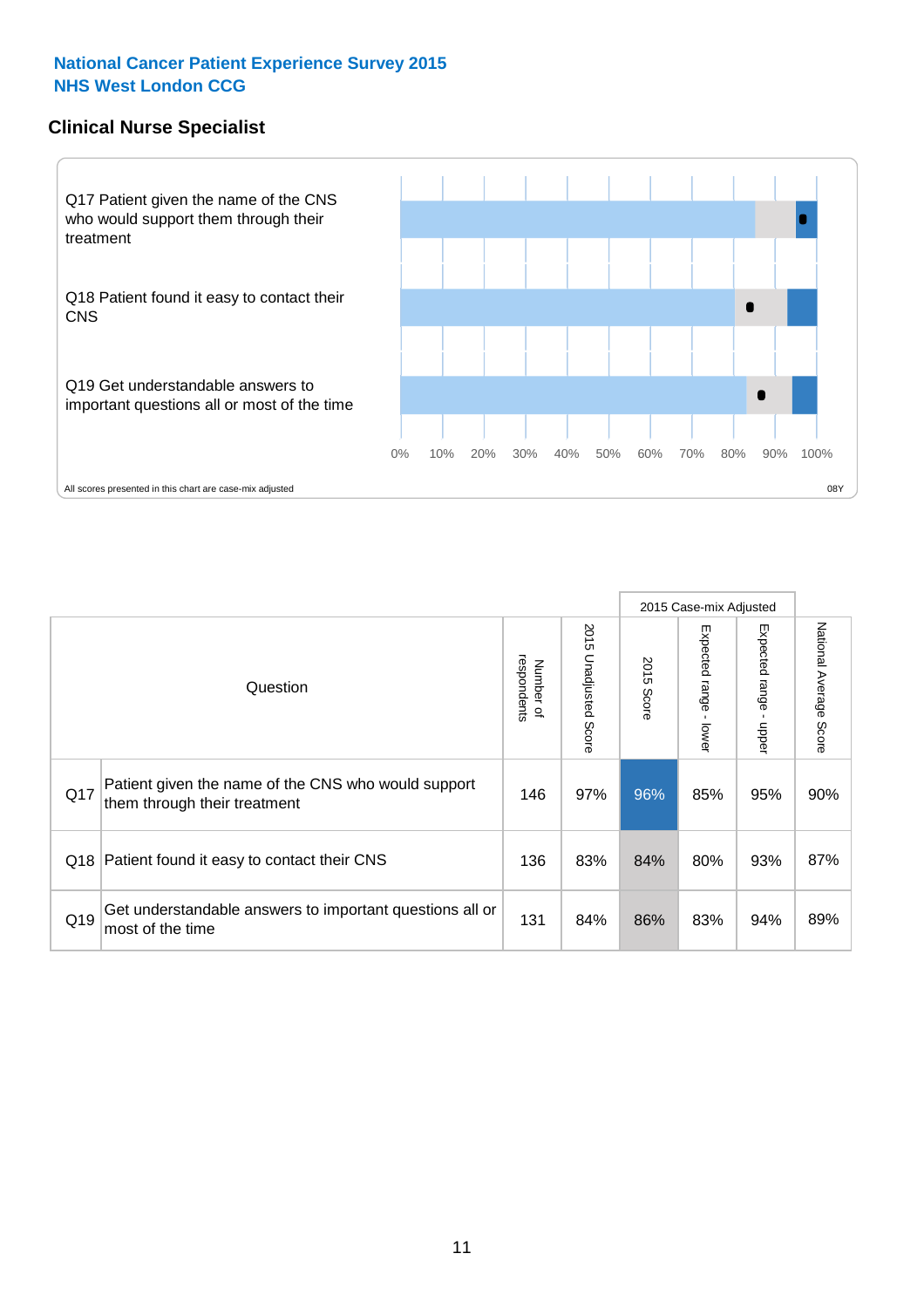#### **Support for people with cancer**



|                 |                                                                                            |                          |                                 |               | 2015 Case-mix Adjusted  |                                         |                        |
|-----------------|--------------------------------------------------------------------------------------------|--------------------------|---------------------------------|---------------|-------------------------|-----------------------------------------|------------------------|
|                 | Question                                                                                   | respondents<br>Number of | 2015<br><b>Unadjusted Score</b> | 2015<br>Score | Expected range<br>lower | Expected range<br>$\mathbf{I}$<br>nbber | National Average Score |
| Q <sub>20</sub> | Hospital staff gave information about support groups                                       | 113                      | 85%                             | 86%           | 76%                     | 90%                                     | 83%                    |
| Q <sub>21</sub> | Hospital staff gave information about impact cancer could<br>have on day to day activities | 109                      | 86%                             | 87%           | 73%                     | 88%                                     | 81%                    |
| Q22             | Hospital staff gave information on getting financial help                                  | 80                       | 61%                             | 62%           | 44%                     | 66%                                     | 55%                    |
| Q <sub>23</sub> | Hospital staff told patient they could get free prescriptions                              | 82                       | 80%                             | 79%           | 72%                     | 89%                                     | 80%                    |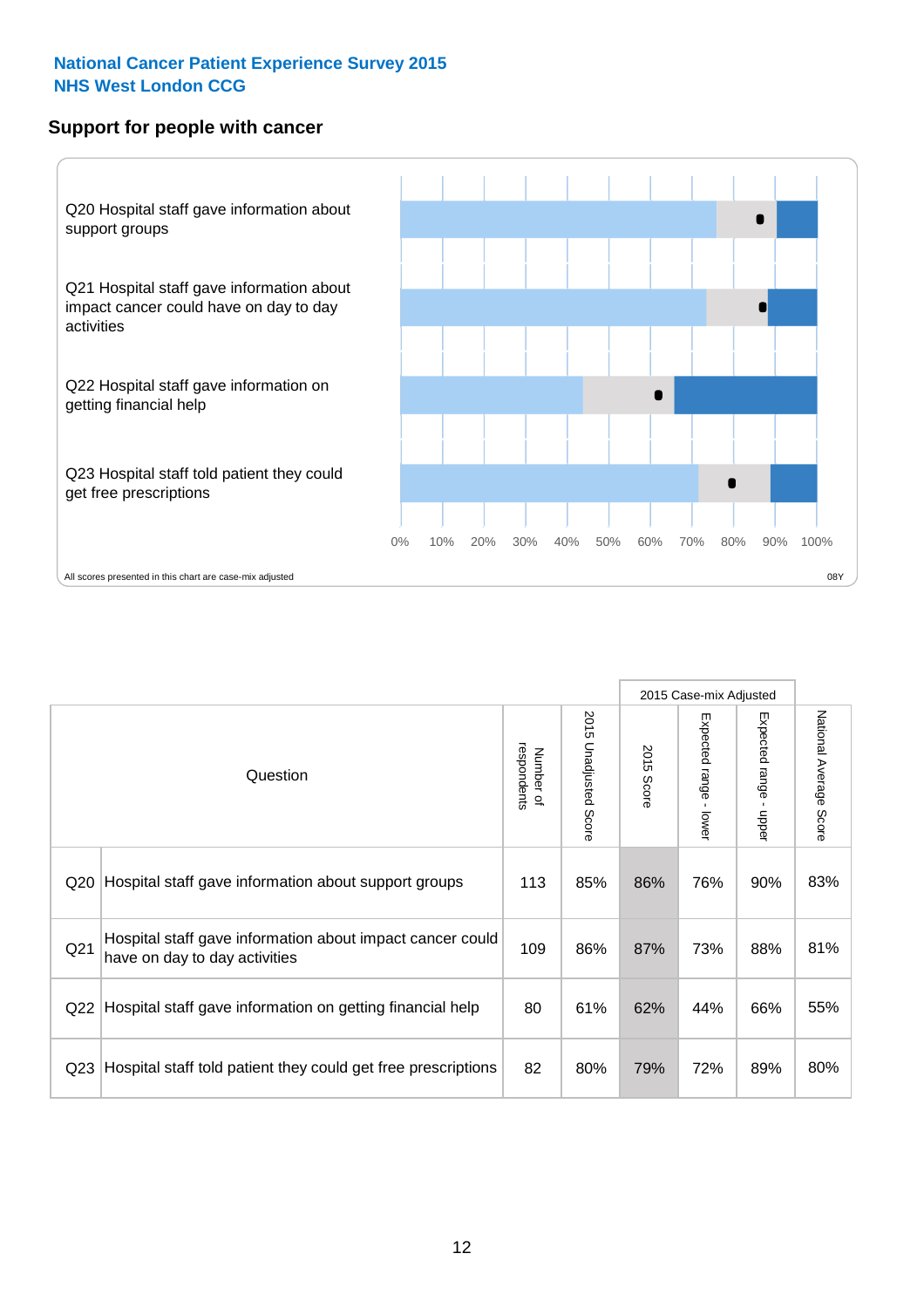## **Operations**



|     |                                                                 |                                         |                             |                    | 2015 Case-mix Adjusted     |                            |                              |
|-----|-----------------------------------------------------------------|-----------------------------------------|-----------------------------|--------------------|----------------------------|----------------------------|------------------------------|
|     | Question                                                        | respondents<br>Number<br>$\overline{a}$ | 2015<br>Unadjusted<br>Score | 201<br>CΠ<br>Score | Expected<br>range<br>lower | Expected<br>range<br>doper | National<br>Average<br>Score |
| Q26 | Staff explained how operation had gone in<br>understandable way | 81                                      | 83%                         | 84%                | 68%                        | 87%                        | 78%                          |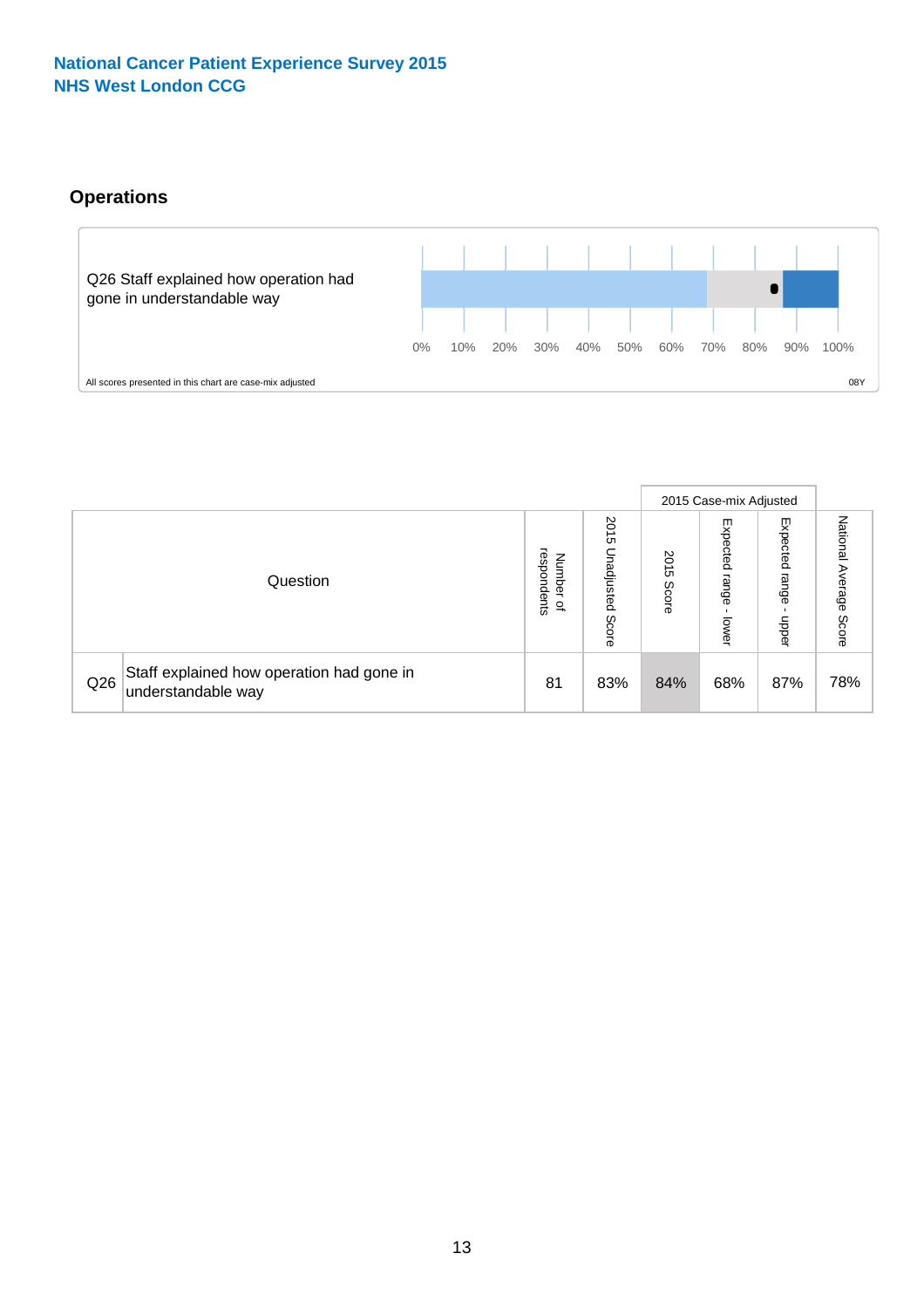## **Hospital care as an inpatient (Part 1 of 3)**



All scores presented in this chart are case-mix adjusted  $08Y$ 

|                 |                                                                                           |                          |                       |                      | 2015 Case-mix Adjusted                    |                                           |                        |
|-----------------|-------------------------------------------------------------------------------------------|--------------------------|-----------------------|----------------------|-------------------------------------------|-------------------------------------------|------------------------|
|                 | Question                                                                                  | respondents<br>Number of | 2015 Unadjusted Score | 2015<br><b>Score</b> | Expected range<br>$\blacksquare$<br>lower | Expected range<br>$\blacksquare$<br>nbber | National Average Score |
| Q28             | Groups of doctors or nurses did not talk in front of patient<br>as if they were not there | 91                       | 77%                   | 80%                  | 73%                                       | 89%                                       | 81%                    |
| Q29             | Patient had confidence and trust in all doctors treating<br>them                          | 92                       | 88%                   | 89%                  | 77%                                       | 92%                                       | 84%                    |
| Q30             | Patient's family or someone close definitely had<br>opportunity to talk to doctor         | 75                       | 92%                   | 92%                  | 62%                                       | 82%                                       | 72%                    |
| Q <sub>31</sub> | Patient had confidence and trust in all ward nurses                                       | 92                       | 68%                   | 68%                  | 63%                                       | 82%                                       | 72%                    |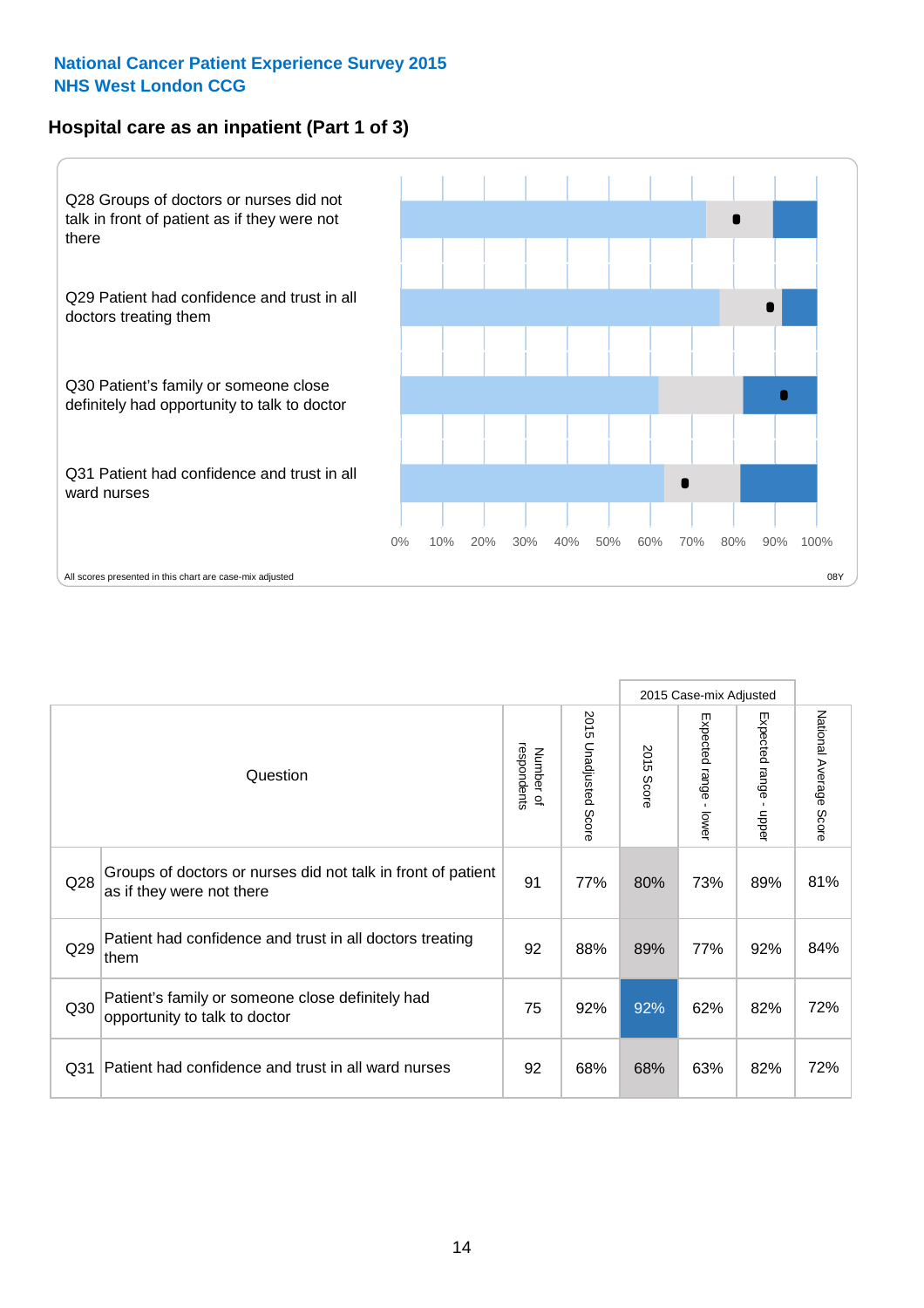## **Hospital care as an inpatient (Part 2 of 3)**



|                 |                                                                         |                          |                          |               | 2015 Case-mix Adjusted |                                           |                        |
|-----------------|-------------------------------------------------------------------------|--------------------------|--------------------------|---------------|------------------------|-------------------------------------------|------------------------|
|                 | Question                                                                | respondents<br>Number of | 2015<br>Unadjusted Score | 2015<br>Score | Expected range - lower | Expected range<br>$\blacksquare$<br>nbber | National Average Score |
| Q <sub>32</sub> | Always / nearly always enough nurses on duty                            | 91                       | 76%                      | 77%           | 56%                    | 76%                                       | 66%                    |
| Q <sub>33</sub> | All staff asked patient what name they preferred to be<br>called by     | 89                       | 56%                      | 55%           | 54%                    | 79%                                       | 67%                    |
| Q34             | Always given enough privacy when discussing condition<br>or treatment   | 91                       | 89%                      | 89%           | 77%                    | 92%                                       | 85%                    |
| Q35             | Patient was able to discuss worries or fears with staff<br>during visit | 74                       | 61%                      | 61%           | 40%                    | 63%                                       | 52%                    |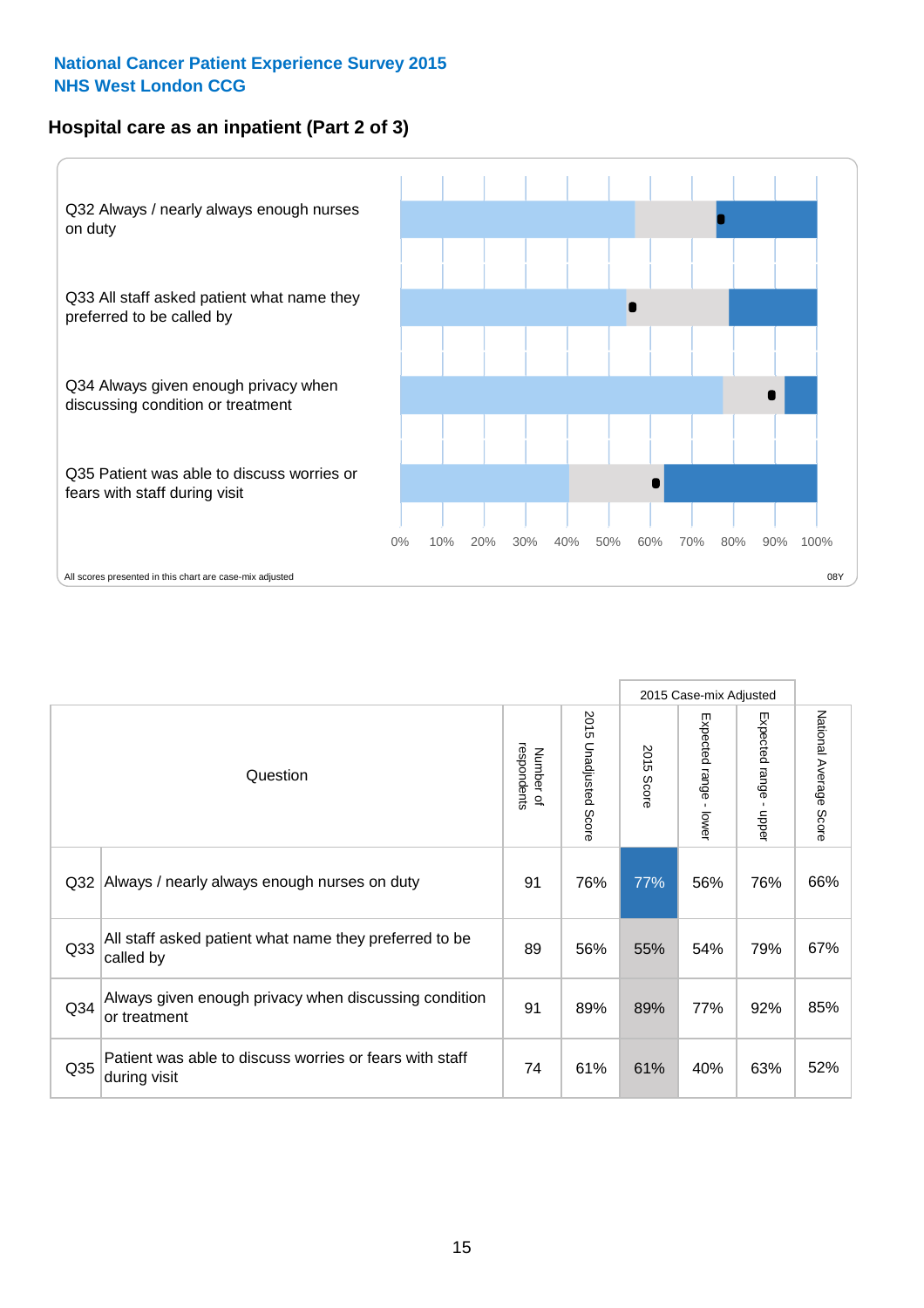## **Hospital care as an inpatient (Part 3 of 3)**



|                 |                                                                                     |                          |                                 |                      | 2015 Case-mix Adjusted                    |                           |                        |
|-----------------|-------------------------------------------------------------------------------------|--------------------------|---------------------------------|----------------------|-------------------------------------------|---------------------------|------------------------|
|                 | Question                                                                            | respondents<br>Number of | 2015<br><b>Unadjusted Score</b> | 2015<br><b>Score</b> | Expected range<br>$\blacksquare$<br>lower | Expected range -<br>nbber | National Average Score |
| Q36             | Hospital staff definitely did everything to help control pain                       | 83                       | 89%                             | 90%                  | 76%                                       | 92%                       | 84%                    |
| Q <sub>37</sub> | Always treated with respect and dignity by staff                                    | 91                       | 89%                             | 89%                  | 81%                                       | 94%                       | 87%                    |
| Q38             | Given clear written information about what should / should<br>not do post discharge | 84                       | 80%                             | 80%                  | 77%                                       | 92%                       | 84%                    |
| Q39             | Staff told patient who to contact if worried post discharge                         | 89                       | 94%                             | 95%                  | 89%                                       | 99%                       | 94%                    |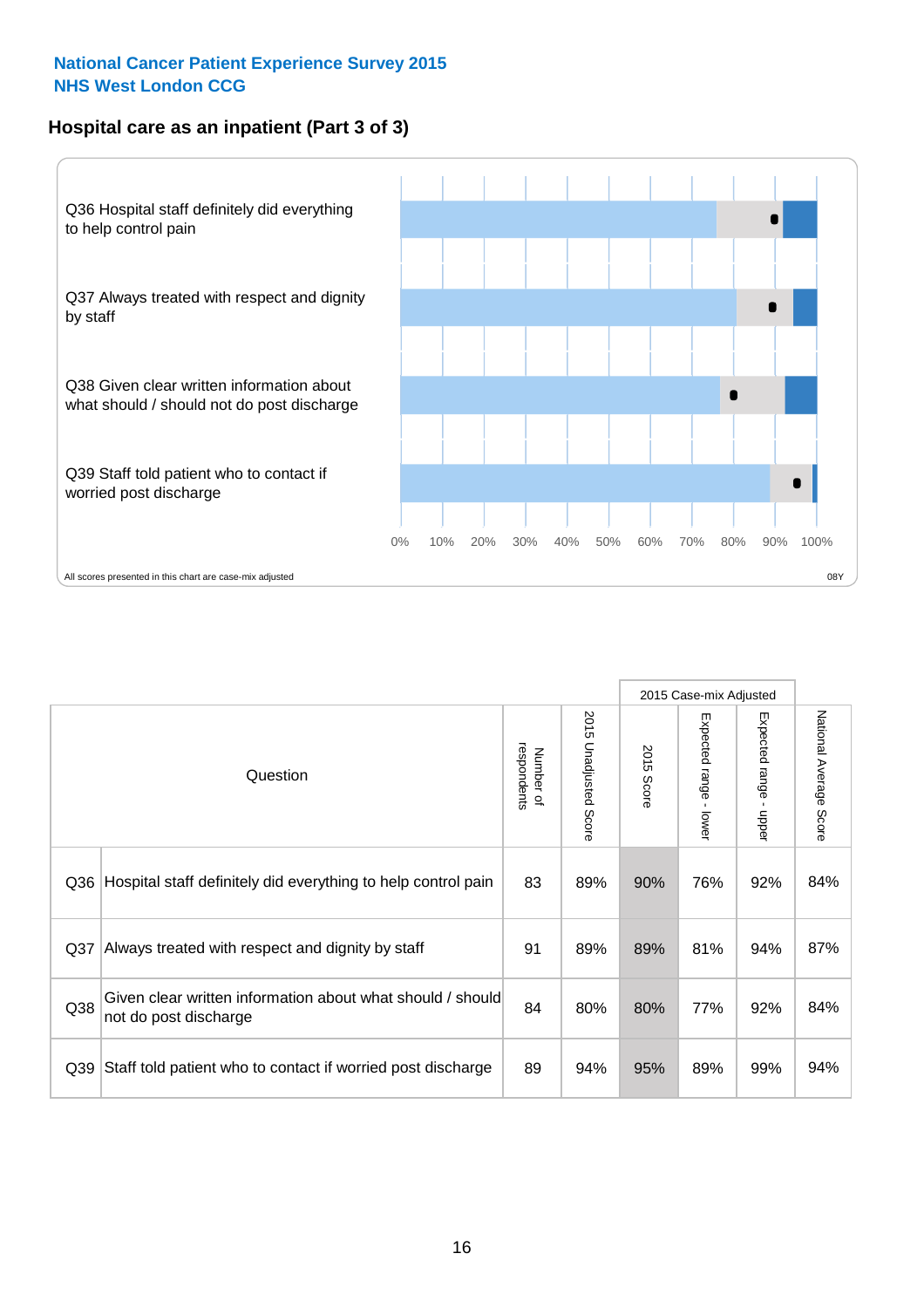## **Hospital care as a day patient / outpatient (Part 1 of 2)**



|     |                                                                                    |                          |                                 | 2015 Case-mix Adjusted |                                         |                                         |                        |
|-----|------------------------------------------------------------------------------------|--------------------------|---------------------------------|------------------------|-----------------------------------------|-----------------------------------------|------------------------|
|     | Question                                                                           | respondents<br>Number of | 2015<br><b>Unadjusted Score</b> | 2015<br><b>Score</b>   | Expected range<br>$\mathbf{r}$<br>lower | Expected range<br>$\mathbf{I}$<br>nbber | National Average Score |
| Q41 | Patient was able to discuss worries or fears with staff<br>during visit            | 121                      | 71%                             | 74%                    | 62%                                     | 78%                                     | 70%                    |
| Q42 | Doctor had the right notes and other documentation with<br>them                    | 136                      | 94%                             | 94%                    | 92%                                     | 99%                                     | 96%                    |
| Q44 | Beforehand patient had all information needed about<br>radiotherapy treatment      | 49                       | 80%                             | 81%                    | 76%                                     | 96%                                     | 86%                    |
| Q45 | Patient given understandable information about whether<br>radiotherapy was working | 46                       | 63%                             | 62%                    | 45%                                     | 74%                                     | 60%                    |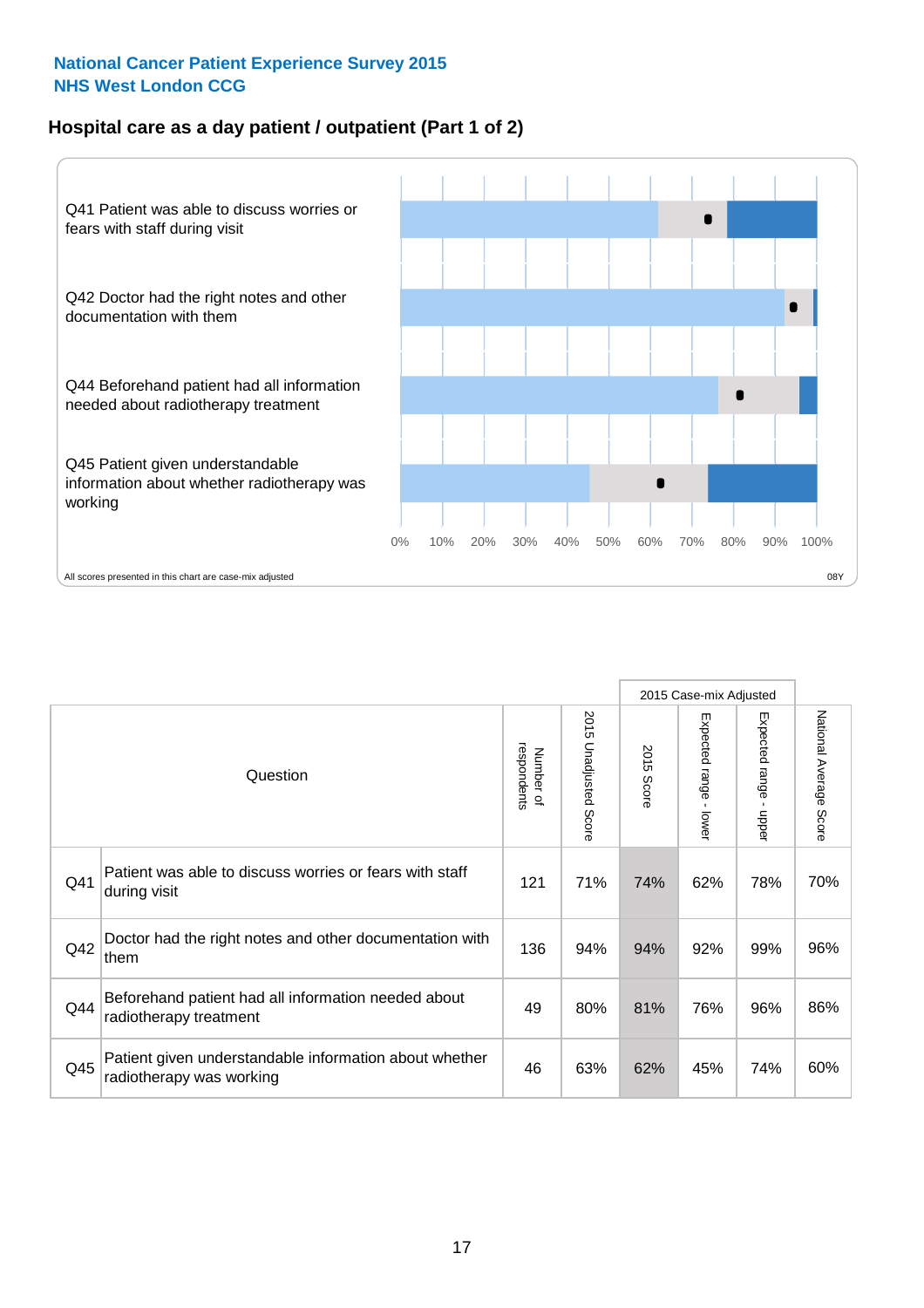## **Hospital care as a day patient / outpatient (Part 2 of 2)**



|     |                                                                                    |                                       |                             | 2015 Case-mix Adjusted |                              |                         |                           |
|-----|------------------------------------------------------------------------------------|---------------------------------------|-----------------------------|------------------------|------------------------------|-------------------------|---------------------------|
|     | Question                                                                           | respondents<br>Number<br>$\mathbf{Q}$ | 2015<br>Unadjusted<br>Score | 2015<br>Score          | Expected<br>I range<br>lower | Expected range<br>doper | National Average<br>Score |
| Q47 | Beforehand patient had all information needed about<br>chemotherapy treatment      | 92                                    | 80%                         | 81%                    | 77%                          | 92%                     | 84%                       |
| Q48 | Patient given understandable information about whether<br>chemotherapy was working | 77                                    | 73%                         | 73%                    | 57%                          | 78%                     | 68%                       |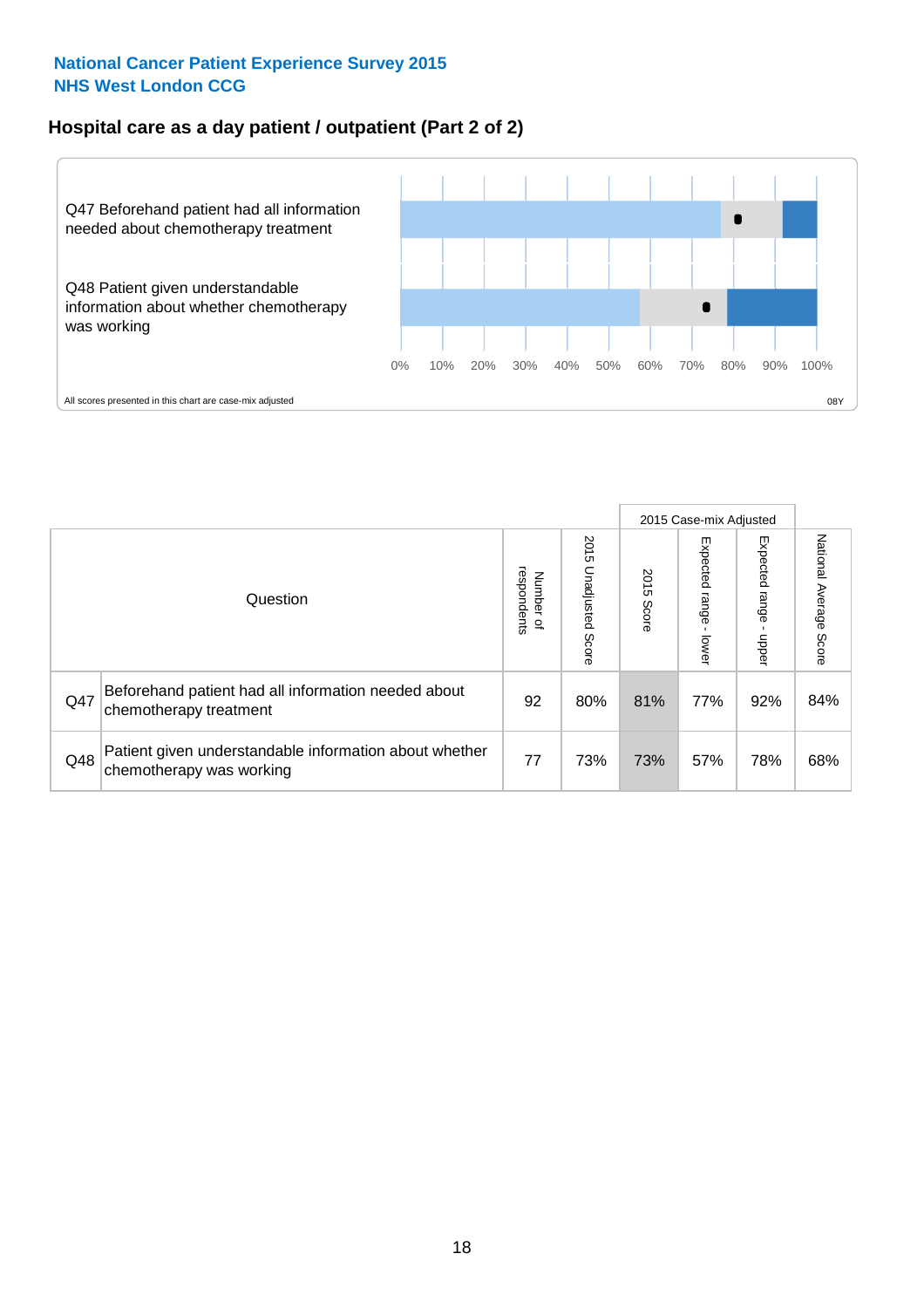#### **Home care and support**



All scores presented in this chart are case-mix adjusted

|                 |                                                                                                     |                          |                          |               | 2015 Case-mix Adjusted  |                         |                        |
|-----------------|-----------------------------------------------------------------------------------------------------|--------------------------|--------------------------|---------------|-------------------------|-------------------------|------------------------|
|                 | Question                                                                                            | respondents<br>Number of | 2015<br>Unadjusted Score | 2015<br>Score | Expected range<br>lower | Expected range<br>nbber | National Average Score |
| Q49             | Hospital staff gave family or someone close all the<br>information needed to help with care at home | 110                      | 63%                      | 64%           | 48%                     | 67%                     | 58%                    |
| Q50             | Patient definitely given enough support from health or<br>social services during treatment          | 90                       | 50%                      | 52%           | 43%                     | 65%                     | 54%                    |
| Q <sub>51</sub> | Patient definitely given enough support from health or<br>social services after treatment           | 59                       | 53%                      | 54%           | 32%                     | 57%                     | 45%                    |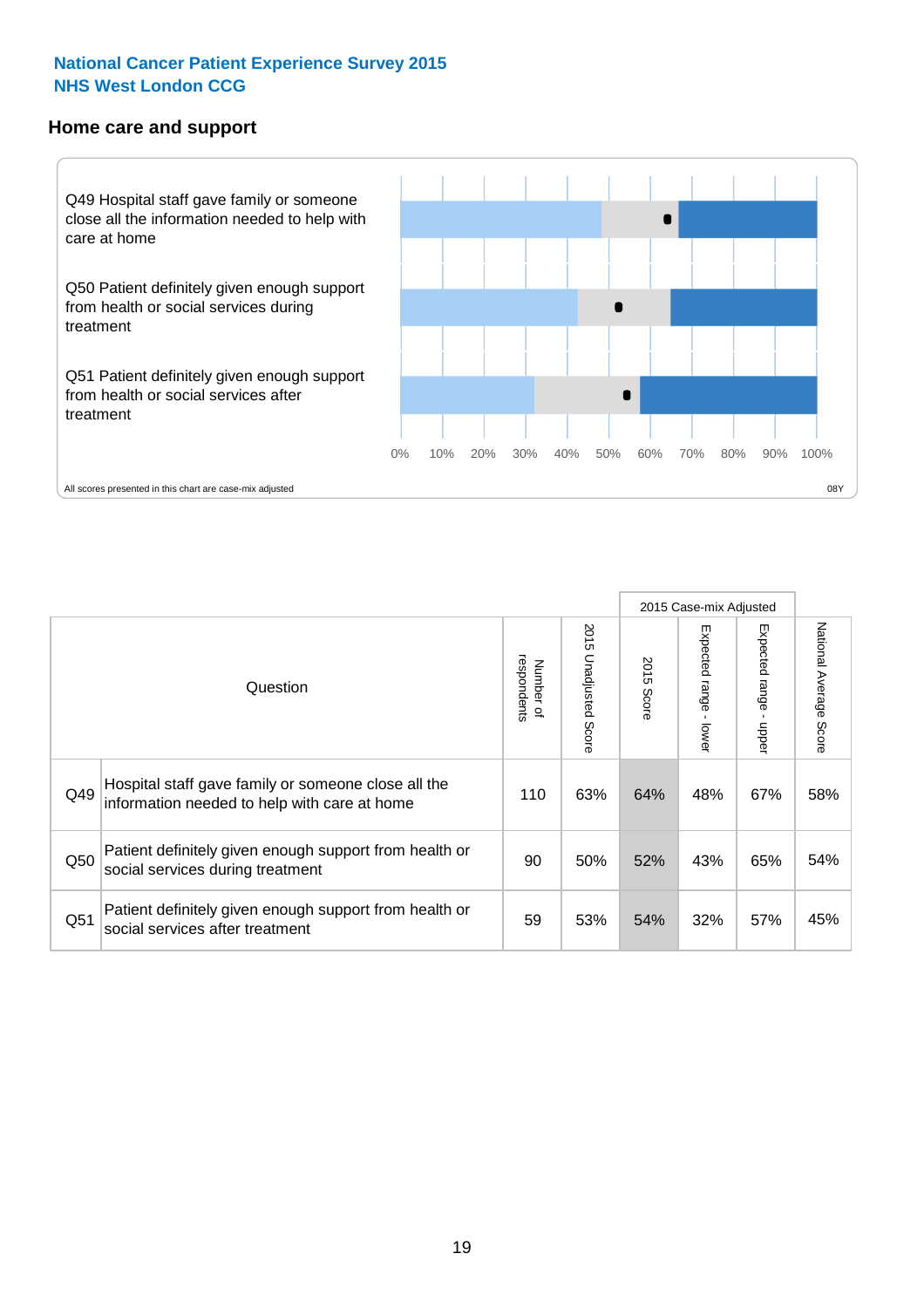### **Care from your general practice**



|     |                                                                           |                                              |                             | 2015 Case-mix Adjusted |                                    |                           |                           |
|-----|---------------------------------------------------------------------------|----------------------------------------------|-----------------------------|------------------------|------------------------------------|---------------------------|---------------------------|
|     | Question                                                                  | respondents<br>Number<br>$\overline{\sigma}$ | 2015<br>Unadjusted<br>Score | 2015<br>Score          | Expected<br><b>Irange</b><br>lower | Expected<br>ange<br>doper | National Average<br>Score |
| Q52 | GP given enough information about patient's condition<br>and treatment    | 126                                          | 94%                         | 96%                    | 92%                                | 99%                       | 95%                       |
| Q53 | Practice staff definitely did everything they could to<br>support patient | 116                                          | 72%                         | 74%                    | 54%                                | 71%                       | 63%                       |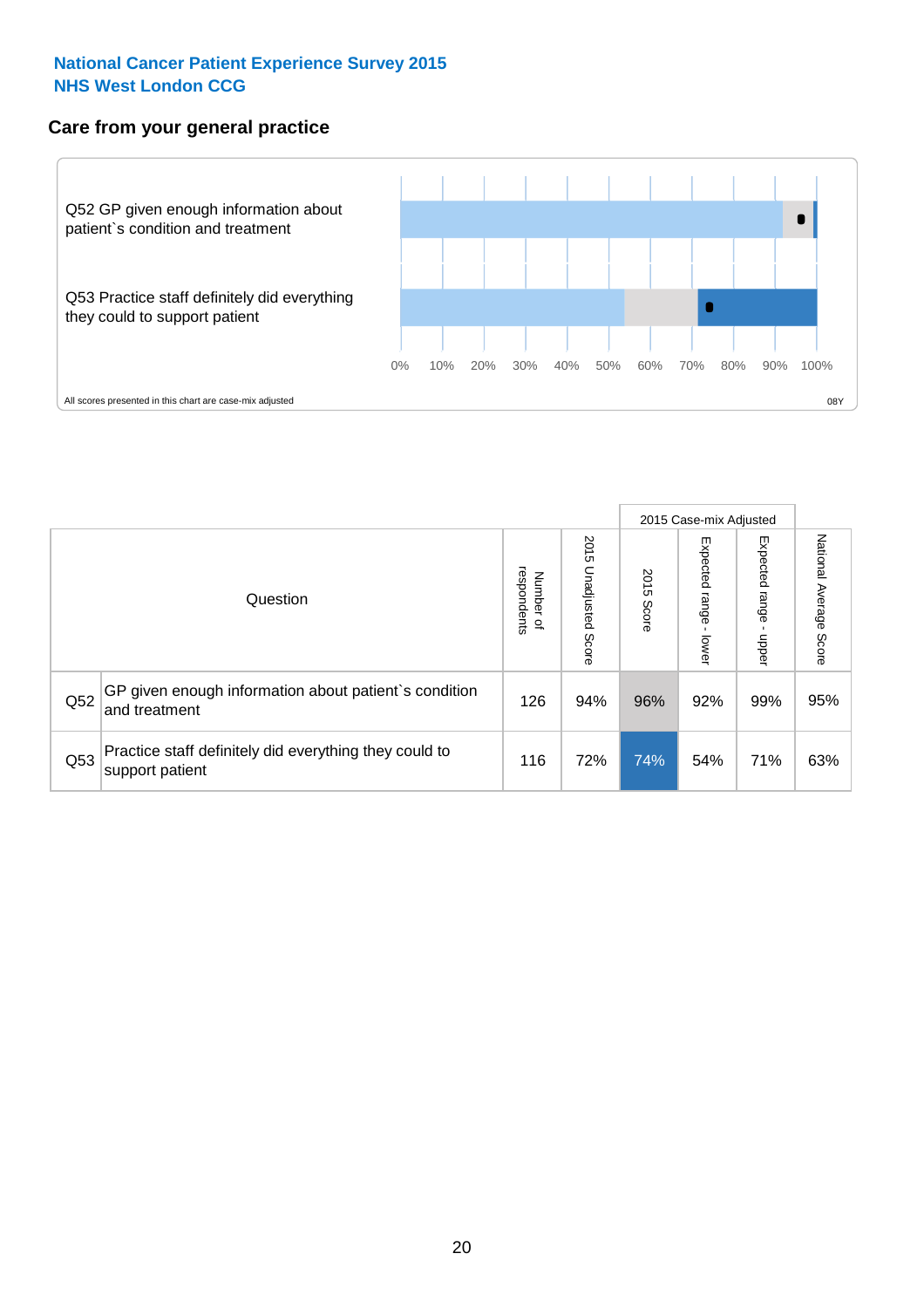## **Your overall NHS care (Part 1 of 2)**



|     |                                                                    |                          |                                 | 2015 Case-mix Adjusted |                                           |                                           |                        |
|-----|--------------------------------------------------------------------|--------------------------|---------------------------------|------------------------|-------------------------------------------|-------------------------------------------|------------------------|
|     | Question                                                           | respondents<br>Number of | 2015<br><b>Unadjusted Score</b> | 2015<br><b>Score</b>   | Expected range<br>$\blacksquare$<br>lower | Expected range<br>$\blacksquare$<br>nbber | National Average Score |
| Q54 | Hospital and community staff always worked well together           | 145                      | 59%                             | 61%                    | 52%                                       | 69%                                       | 61%                    |
| Q55 | Patient given a care plan                                          | 110                      | 35%                             | 32%                    | 24%                                       | 42%                                       | 33%                    |
| Q56 | Overall the administration of the care was very good /<br>good     | 148                      | 95%                             | 95%                    | 84%                                       | 94%                                       | 89%                    |
| Q57 | Length of time for attending clinics and appointments was<br>right | 145                      | 63%                             | 63%                    | 57%                                       | 75%                                       | 66%                    |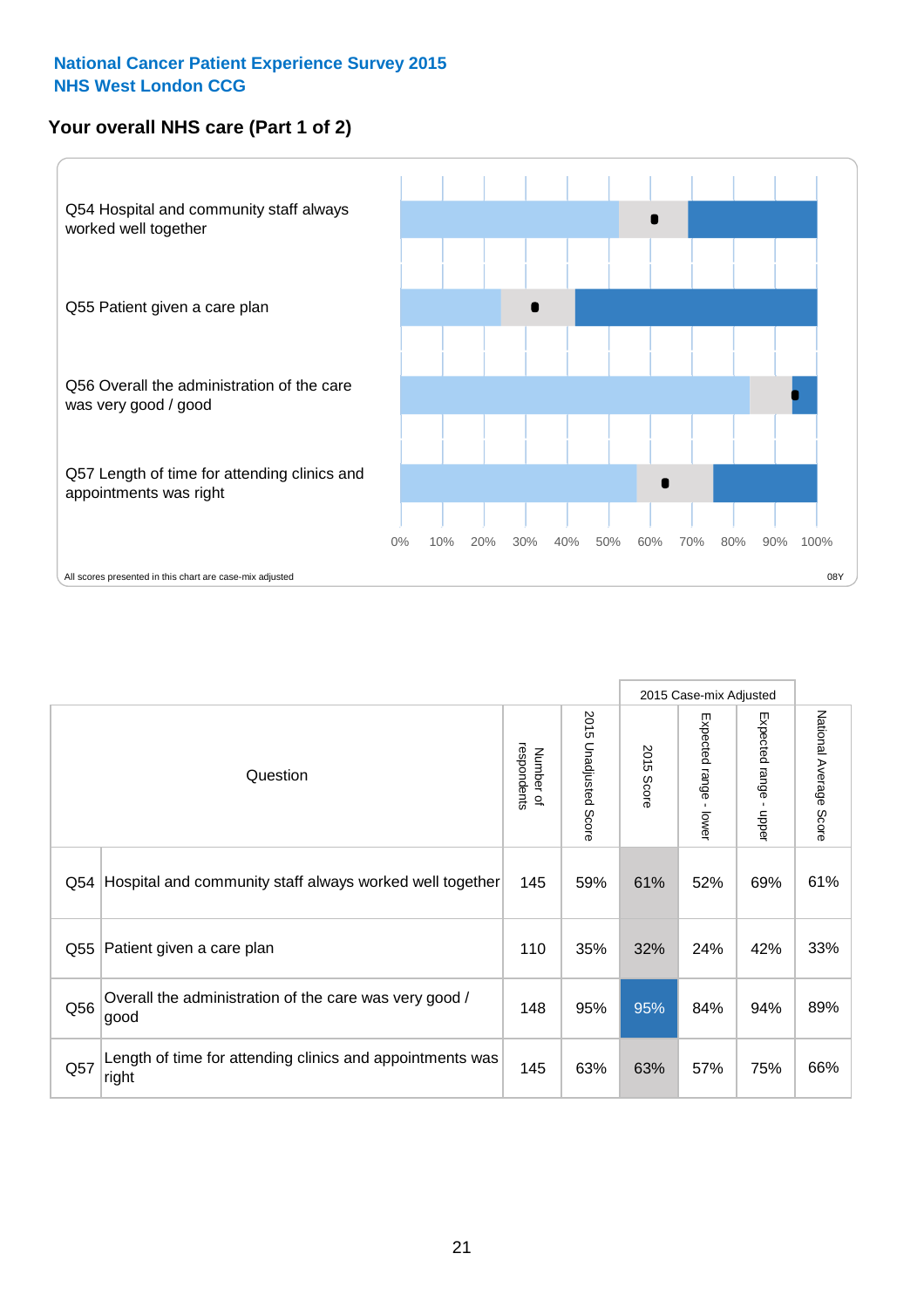## **Your overall NHS care (Part 2 of 2)**



|     |                                                       |                                              |                             | 2015 Case-mix Adjusted |                            |                            |                        |
|-----|-------------------------------------------------------|----------------------------------------------|-----------------------------|------------------------|----------------------------|----------------------------|------------------------|
|     | Question                                              | respondents<br>Number<br>$\overline{\sigma}$ | 2015<br>Unadjusted<br>Score | 2015<br>Score          | Expected<br>range<br>lower | Expected<br>range<br>doper | National Average Score |
| Q58 | Taking part in cancer research discussed with patient | 140                                          | 46%                         | 45%                    | 19%                        | 38%                        | 28%                    |



|     |                                                                        |                                              |                             | 2015 Case-mix Adjusted |                                           |                                                                 |                              |
|-----|------------------------------------------------------------------------|----------------------------------------------|-----------------------------|------------------------|-------------------------------------------|-----------------------------------------------------------------|------------------------------|
|     | Question                                                               | respondents<br>Number<br>$\overline{\sigma}$ | 2015<br>Jnadjusted<br>Score | 2015<br>Score          | OWer<br>limit<br>range<br>਼੍ਰ<br>expected | Upper<br>ilmit<br>range<br>$\overline{\mathcal{C}}$<br>expected | National<br>Average<br>Score |
| Q59 | Patient's average rating of care scored from very poor to<br>very good | 143                                          | 8.8                         | 9.0                    | 8.5                                       | 8.9                                                             | 8.7                          |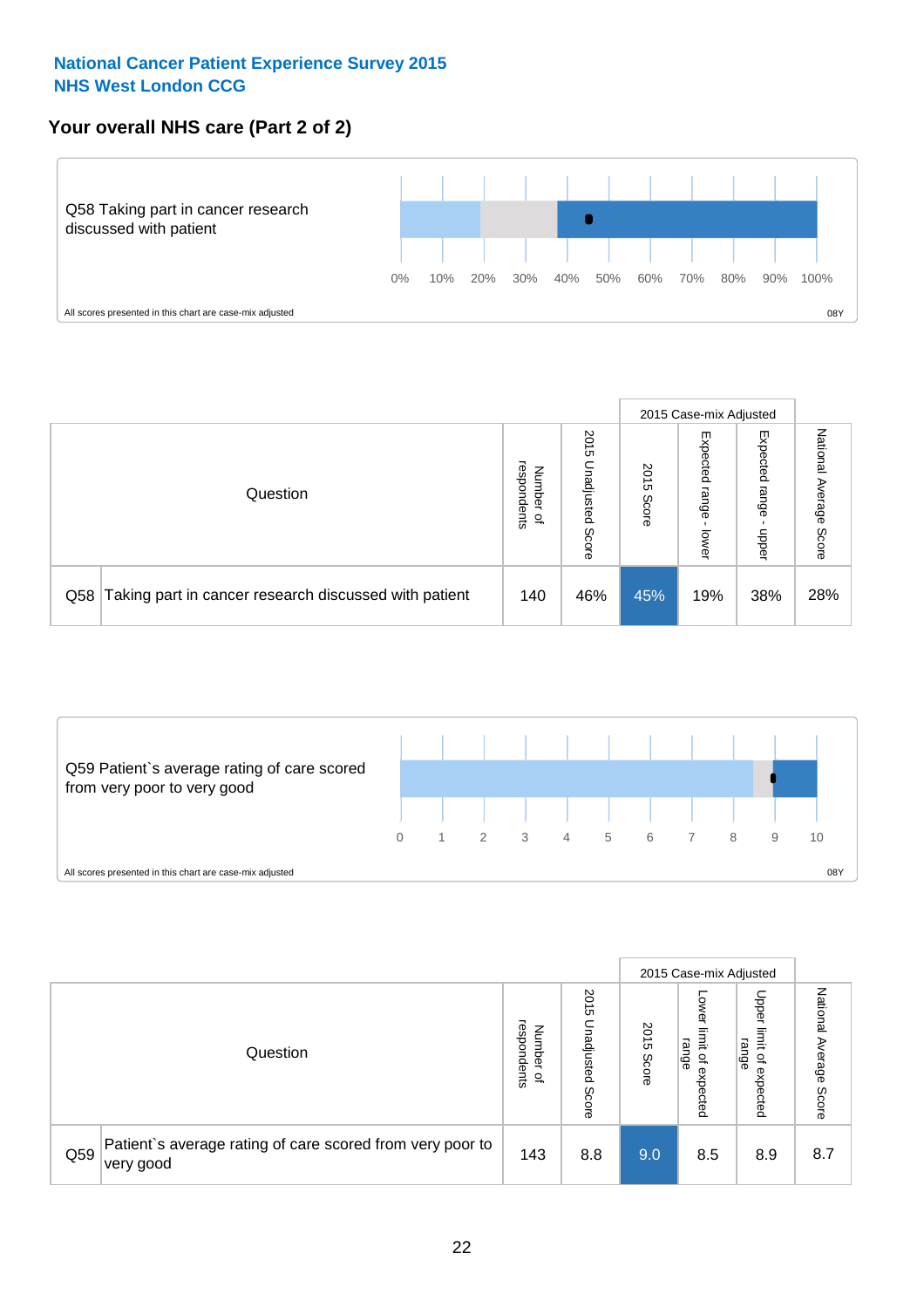## **Comparisons by tumour group for this CCG**

The following tables show the unadjusted CCG and the national percentage scores for each question broken down by tumour group. Where a cell in the table contains an asterisk this indicates that the number of patients in that group was below 21 and too small to display. Where a cell in the table contains "n.a." this indicates that there were no respondents for that tumour group.

## **Seeing your GP**

|                      | Q1. Saw GP once /<br>had to go to hospital | twice before being told | Q2. Patient thought<br>they were seen as<br>soon as necessary |                 |  |
|----------------------|--------------------------------------------|-------------------------|---------------------------------------------------------------|-----------------|--|
| <b>Cancer type</b>   | This CCG <sup>\$</sup>                     | <b>National</b>         | This CCG <sup>\$</sup>                                        | <b>National</b> |  |
| Brain / CNS          | n.a.                                       | 60%                     | n.a.                                                          | 77%             |  |
| <b>Breast</b>        | 88%                                        | 93%                     | 79%                                                           | 88%             |  |
| Colorectal / LGT     | $\star$                                    | 72%                     | $\star$                                                       | 80%             |  |
| Gynaecological       | $\star$                                    | 75%                     | $\star$                                                       | 78%             |  |
| Haematological       | $\star$                                    | 64%                     | 67%                                                           | 80%             |  |
| <b>Head and Neck</b> | $\star$                                    | 77%                     | $\star$                                                       | 79%             |  |
| Lung                 | $\star$                                    | 69%                     | $\star$                                                       | 83%             |  |
| Prostate             | $\star$                                    | 79%                     | $\star$                                                       | 85%             |  |
| Sarcoma              | n.a.                                       | 64%                     | $\star$                                                       | 69%             |  |
| <b>Skin</b>          | n.a.                                       | 91%                     | n.a.                                                          | 87%             |  |
| <b>Upper Gastro</b>  | $\star$                                    | 70%                     | $\star$                                                       | 78%             |  |
| Urological           | $\star$                                    | 81%                     | $\star$                                                       | 84%             |  |
| Other                | $\star$                                    | 70%                     | $\star$                                                       | 78%             |  |
| <b>All Cancers</b>   | 69%                                        | 76%                     | 79%                                                           | 82%             |  |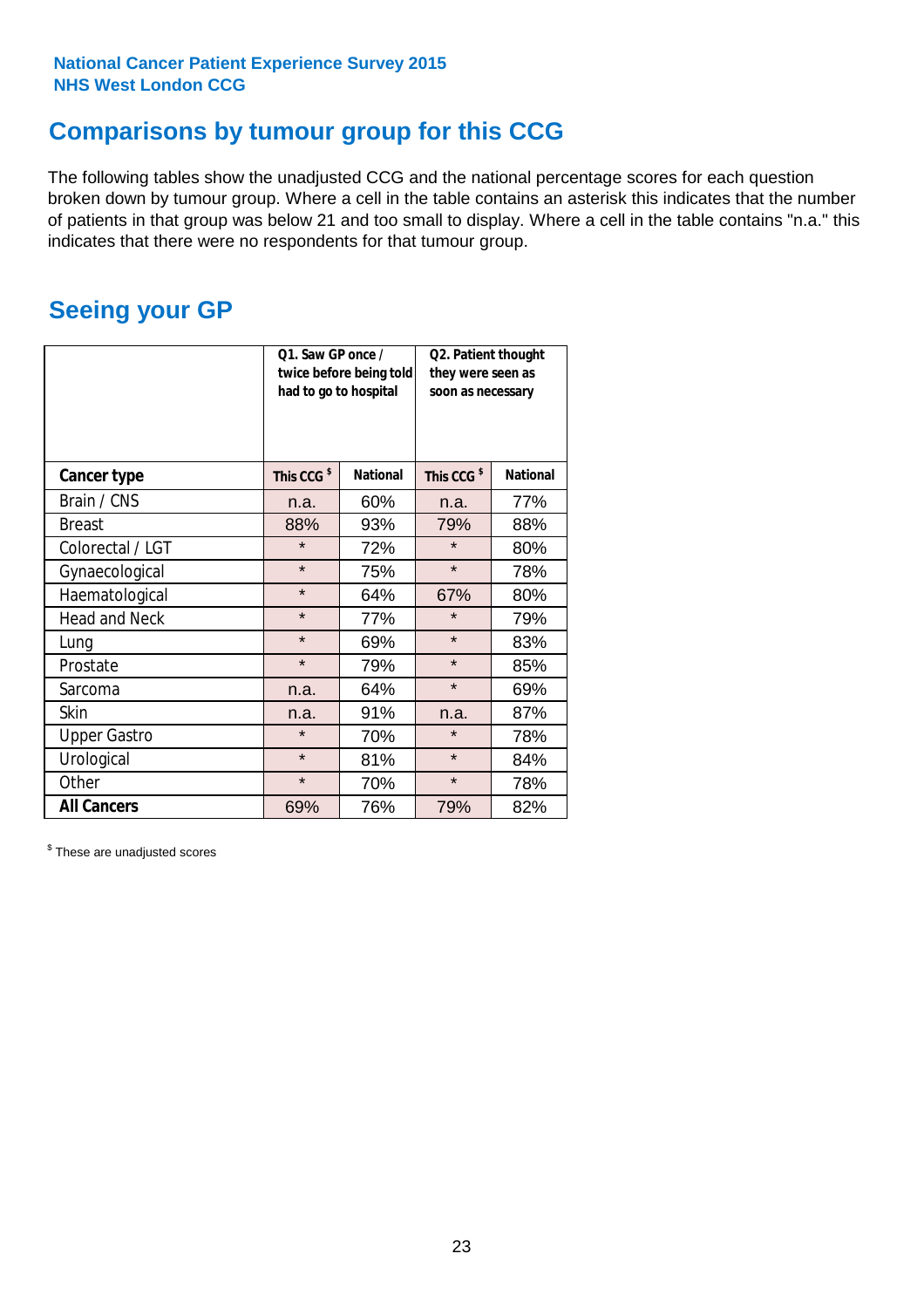# **Diagnostic tests**

|                      | be done was about<br>right | Q6. The length of time<br>waiting for the test to | Q7. Given complete<br>explanation of test<br>results in<br>understandable way |                 |  |
|----------------------|----------------------------|---------------------------------------------------|-------------------------------------------------------------------------------|-----------------|--|
| <b>Cancer type</b>   | This CCG <sup>\$</sup>     | <b>National</b>                                   | This CCG <sup>\$</sup>                                                        | <b>National</b> |  |
| Brain / CNS          | n.a.                       | 87%                                               | n.a.                                                                          | 69%             |  |
| <b>Breast</b>        | 89%                        | 90%                                               | 83%                                                                           | 82%             |  |
| Colorectal / LGT     | $\star$                    | 86%                                               | $\star$                                                                       | 81%             |  |
| Gynaecological       | $\star$                    | 84%                                               | $\star$                                                                       | 76%             |  |
| Haematological       | $\star$                    | 87%                                               | $\star$                                                                       | 76%             |  |
| <b>Head and Neck</b> | $\star$                    | 84%                                               | $\star$                                                                       | 77%             |  |
| Lung                 | $\star$                    | 87%                                               | $\star$                                                                       | 78%             |  |
| Prostate             | $\star$                    | 85%                                               | $\star$                                                                       | 79%             |  |
| Sarcoma              | $\star$                    | 81%                                               | $\star$                                                                       | 77%             |  |
| Skin                 | n.a.                       | 89%                                               | n.a.                                                                          | 85%             |  |
| <b>Upper Gastro</b>  | $\star$                    | 83%                                               | $\star$                                                                       | 77%             |  |
| Urological           | $\star$                    | 85%                                               | $\star$                                                                       | 78%             |  |
| Other                | $\star$                    | 85%                                               | $\star$                                                                       | 76%             |  |
| <b>All Cancers</b>   | 82%                        | 87%                                               | 78%                                                                           | 79%             |  |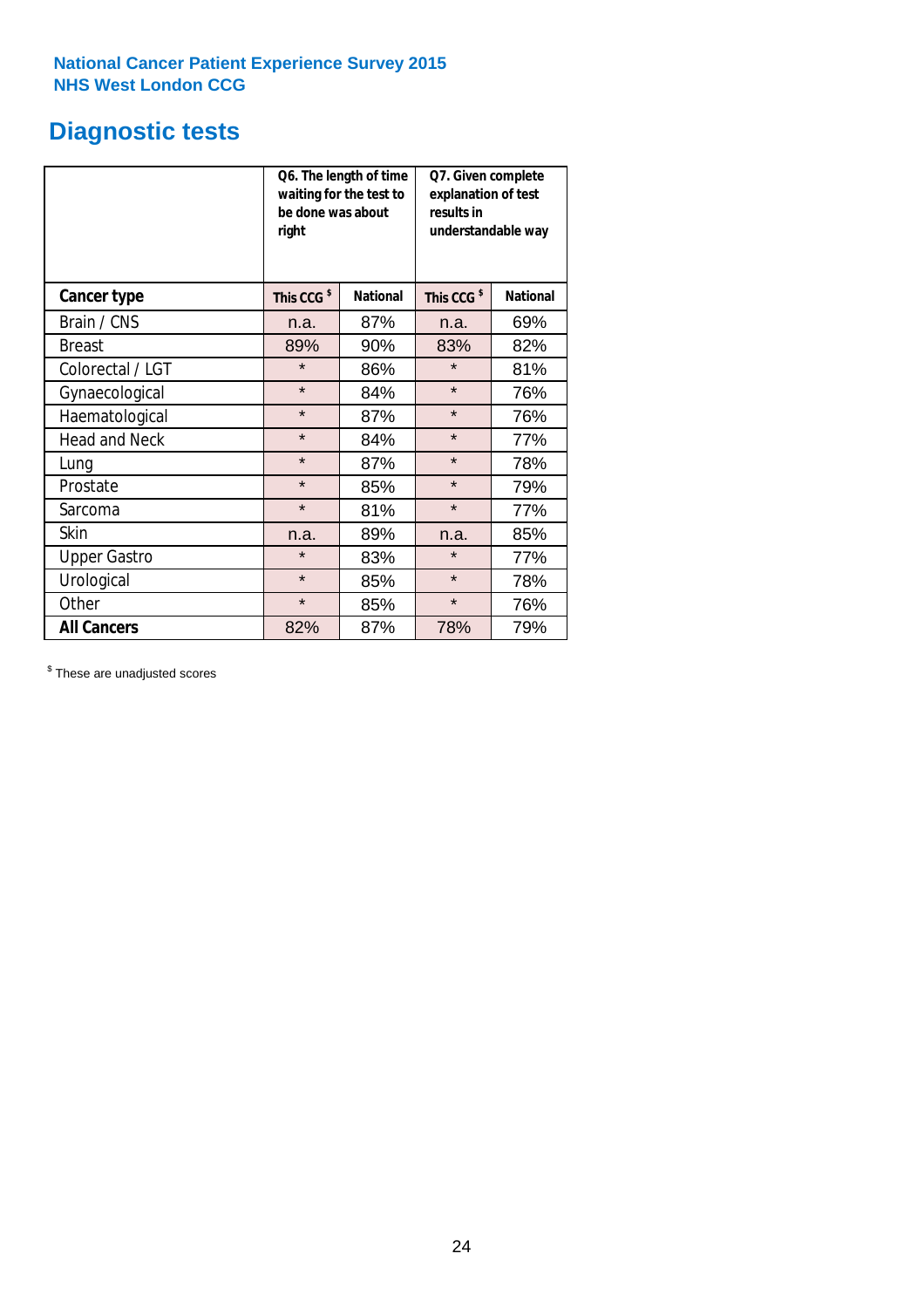## **Finding out what was wrong with you**

|                      | Q8. Patient told they<br>could bring a family<br>member or friend<br>when first told they<br>had cancer |                 | Q9. Patient felt they<br>were told sensitively<br>that they had cancer |                 | Q10. Patient<br>completely understood<br>the explanation of<br>what was wrong |                 | Q11. Patient given<br>easy to understand<br>written information<br>about the type of<br>cancer they had |                 |
|----------------------|---------------------------------------------------------------------------------------------------------|-----------------|------------------------------------------------------------------------|-----------------|-------------------------------------------------------------------------------|-----------------|---------------------------------------------------------------------------------------------------------|-----------------|
| Cancer type          | This CCG <sup>\$</sup>                                                                                  | <b>National</b> | This CCG <sup>\$</sup>                                                 | <b>National</b> | This CCG <sup>\$</sup>                                                        | <b>National</b> | This CCG <sup>\$</sup>                                                                                  | <b>National</b> |
| Brain / CNS          | n.a.                                                                                                    | 85%             | n.a.                                                                   | 79%             | n.a.                                                                          | 60%             | n.a.                                                                                                    | 62%             |
| <b>Breast</b>        | 82%                                                                                                     | 83%             | 88%                                                                    | 88%             | 74%                                                                           | 78%             | 81%                                                                                                     | 76%             |
| Colorectal / LGT     | $\star$                                                                                                 | 83%             | $\star$                                                                | 85%             | $\star$                                                                       | 79%             | $\star$                                                                                                 | 71%             |
| Gynaecological       | $\star$                                                                                                 | 75%             | $\star$                                                                | 83%             | $\star$                                                                       | 73%             | $\star$                                                                                                 | 69%             |
| Haematological       | $\star$                                                                                                 | 75%             | 83%                                                                    | 83%             | 61%                                                                           | 60%             | $\star$                                                                                                 | 74%             |
| <b>Head and Neck</b> | $\star$                                                                                                 | 73%             | $\star$                                                                | 85%             | $\star$                                                                       | 75%             | $\star$                                                                                                 | 61%             |
| Lung                 | $\star$                                                                                                 | 80%             | $\star$                                                                | 83%             | $\star$                                                                       | 75%             | $\star$                                                                                                 | 66%             |
| Prostate             | $\star$                                                                                                 | 80%             | $\star$                                                                | 84%             | $\star$                                                                       | 78%             | $\star$                                                                                                 | 80%             |
| Sarcoma              | n.a.                                                                                                    | 77%             | n.a.                                                                   | 82%             | $\star$                                                                       | 63%             | n.a.                                                                                                    | 61%             |
| Skin                 | n.a.                                                                                                    | 71%             | n.a.                                                                   | 90%             | n.a.                                                                          | 83%             | n.a.                                                                                                    | 84%             |
| <b>Upper Gastro</b>  | $\star$                                                                                                 | 79%             | $\star$                                                                | 79%             | $\star$                                                                       | 72%             | $\star$                                                                                                 | 64%             |
| Urological           | $\star$                                                                                                 | 74%             | $\star$                                                                | 82%             | $\star$                                                                       | 76%             | $\star$                                                                                                 | 71%             |
| Other                | $\star$                                                                                                 | 77%             | $\star$                                                                | 82%             | $\star$                                                                       | 72%             | $\star$                                                                                                 | 61%             |
| <b>All Cancers</b>   | 79%                                                                                                     | 79%             | 84%                                                                    | 84%             | 74%                                                                           | 73%             | 78%                                                                                                     | 72%             |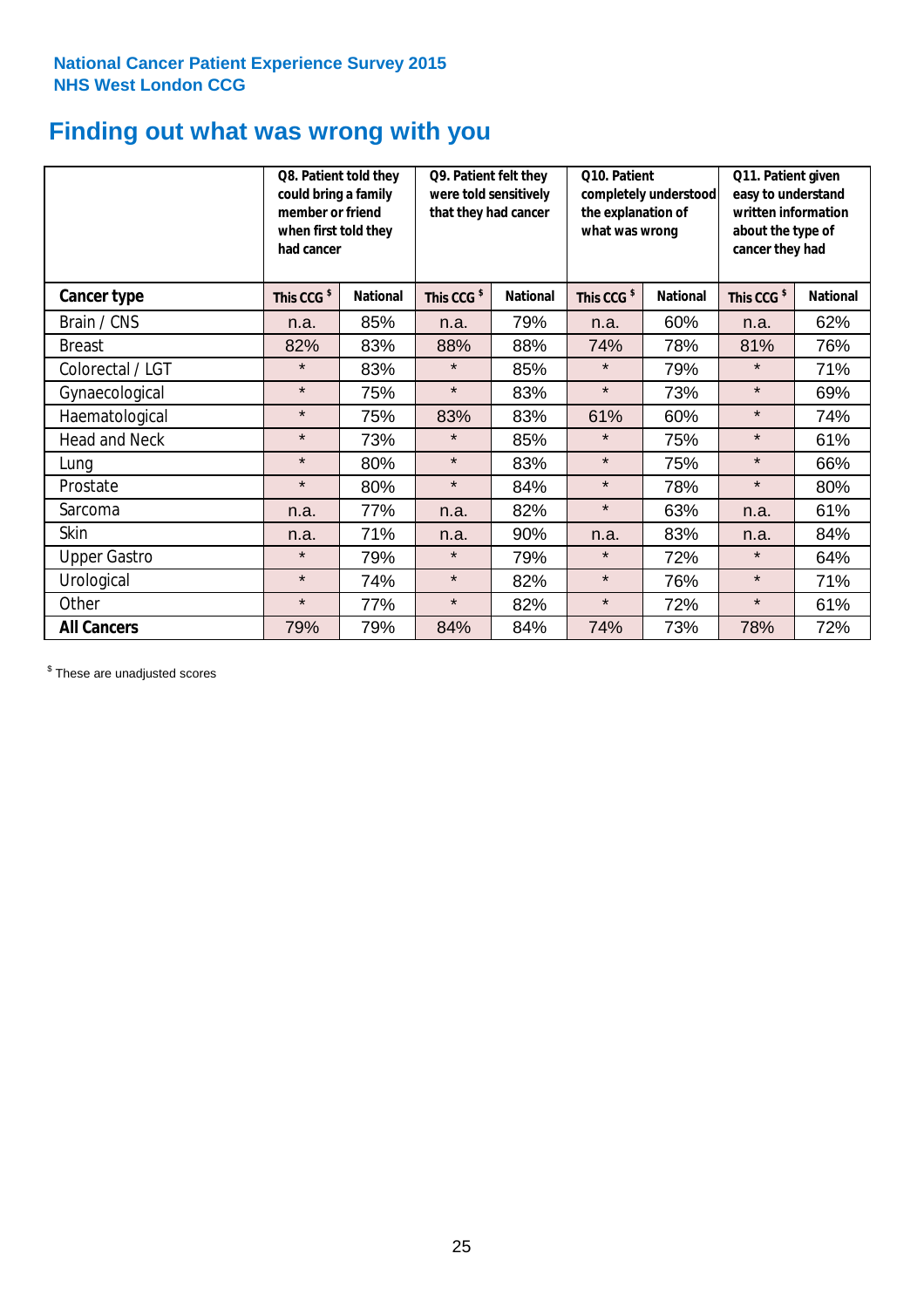# **Deciding the best treatment for you**

|                      | 012. Patient felt that<br>treatment options<br>were completely<br>explained |                 | O13. Possible side<br>understandable way | effects explained in an | Q14. Patient given<br>practical advice and<br>support in dealing with<br>side effects of<br>treatment |                 |  |
|----------------------|-----------------------------------------------------------------------------|-----------------|------------------------------------------|-------------------------|-------------------------------------------------------------------------------------------------------|-----------------|--|
| <b>Cancer type</b>   | This CCG <sup>\$</sup>                                                      | <b>National</b> | This CCG <sup>\$</sup>                   | <b>National</b>         | This CCG <sup>\$</sup>                                                                                | <b>National</b> |  |
| Brain / CNS          | n.a.                                                                        | 80%             | n.a.                                     | 71%                     | n.a.                                                                                                  | 62%             |  |
| <b>Breast</b>        | 82%                                                                         | 84%             | 76%                                      | 76%                     | 71%                                                                                                   | 69%             |  |
| Colorectal / LGT     | $\star$                                                                     | 85%             | $\star$                                  | 75%                     | $\star$                                                                                               | 68%             |  |
| Gynaecological       | $\star$                                                                     | 84%             | $\star$                                  | 76%                     | $\star$                                                                                               | 68%             |  |
| Haematological       | 74%                                                                         | 81%             | 67%                                      | 69%                     | 71%                                                                                                   | 65%             |  |
| <b>Head and Neck</b> | $\star$                                                                     | 85%             | $\star$                                  | 72%                     | $\star$                                                                                               | 67%             |  |
| Lung                 | $\star$                                                                     | 84%             | $\star$                                  | 74%                     | $\star$                                                                                               | 69%             |  |
| Prostate             | $\star$                                                                     | 80%             | $\star$                                  | 71%                     | $\star$                                                                                               | 61%             |  |
| Sarcoma              | $\star$                                                                     | 82%             | $\star$                                  | 75%                     | $\star$                                                                                               | 66%             |  |
| Skin                 | n.a.                                                                        | 88%             | n.a.                                     | 75%                     | n.a.                                                                                                  | 74%             |  |
| <b>Upper Gastro</b>  | $\star$                                                                     | 83%             | $\star$                                  | 72%                     | $\star$                                                                                               | 66%             |  |
| Urological           | $\star$                                                                     | 80%             | $\star$                                  | 69%                     | $\star$                                                                                               | 61%             |  |
| Other                | $\star$                                                                     | 80%             | $\star$                                  | 72%                     | $\star$                                                                                               | 64%             |  |
| <b>All Cancers</b>   | 85%                                                                         | 83%             | 77%                                      | 73%                     | 71%                                                                                                   | 66%             |  |

|                      | in the future          | Q15. Patient definitely<br>told about side effects<br>that could affect them | Q16. Patient definitely<br>involved in decisions<br>about care and<br>treatment |                 |  |
|----------------------|------------------------|------------------------------------------------------------------------------|---------------------------------------------------------------------------------|-----------------|--|
| <b>Cancer type</b>   | This CCG <sup>\$</sup> | <b>National</b>                                                              | This CCG <sup>\$</sup>                                                          | <b>National</b> |  |
| Brain / CNS          | n.a.                   | 56%                                                                          | n.a.                                                                            | 74%             |  |
| <b>Breast</b>        | 50%                    | 55%                                                                          | 76%                                                                             | 79%             |  |
| Colorectal / LGT     | $\star$                | 56%                                                                          | $\star$                                                                         | 79%             |  |
| Gynaecological       | $\star$<br>54%         |                                                                              | $\star$                                                                         | 76%             |  |
| Haematological       | 50%<br>50%             |                                                                              | 55%                                                                             | 77%             |  |
| <b>Head and Neck</b> | $\star$                | 58%                                                                          | $\star$                                                                         | 76%             |  |
| Lung                 | $\star$                | 54%                                                                          | $\star$                                                                         | 78%             |  |
| Prostate             | $\star$                | 63%                                                                          | $\star$                                                                         | 79%             |  |
| Sarcoma              | $\star$                | 54%                                                                          | $\star$                                                                         | 77%             |  |
| Skin                 | n.a.                   | 66%                                                                          | n.a.                                                                            | 86%             |  |
| <b>Upper Gastro</b>  | $\star$                | 53%                                                                          | $\star$                                                                         | 77%             |  |
| Urological           | $\star$                | 52%                                                                          | $\star$                                                                         | 75%             |  |
| Other                | $\star$                | 51%                                                                          | $\star$                                                                         | 75%             |  |
| <b>All Cancers</b>   | 58%                    | 54%                                                                          | 77%                                                                             | 78%             |  |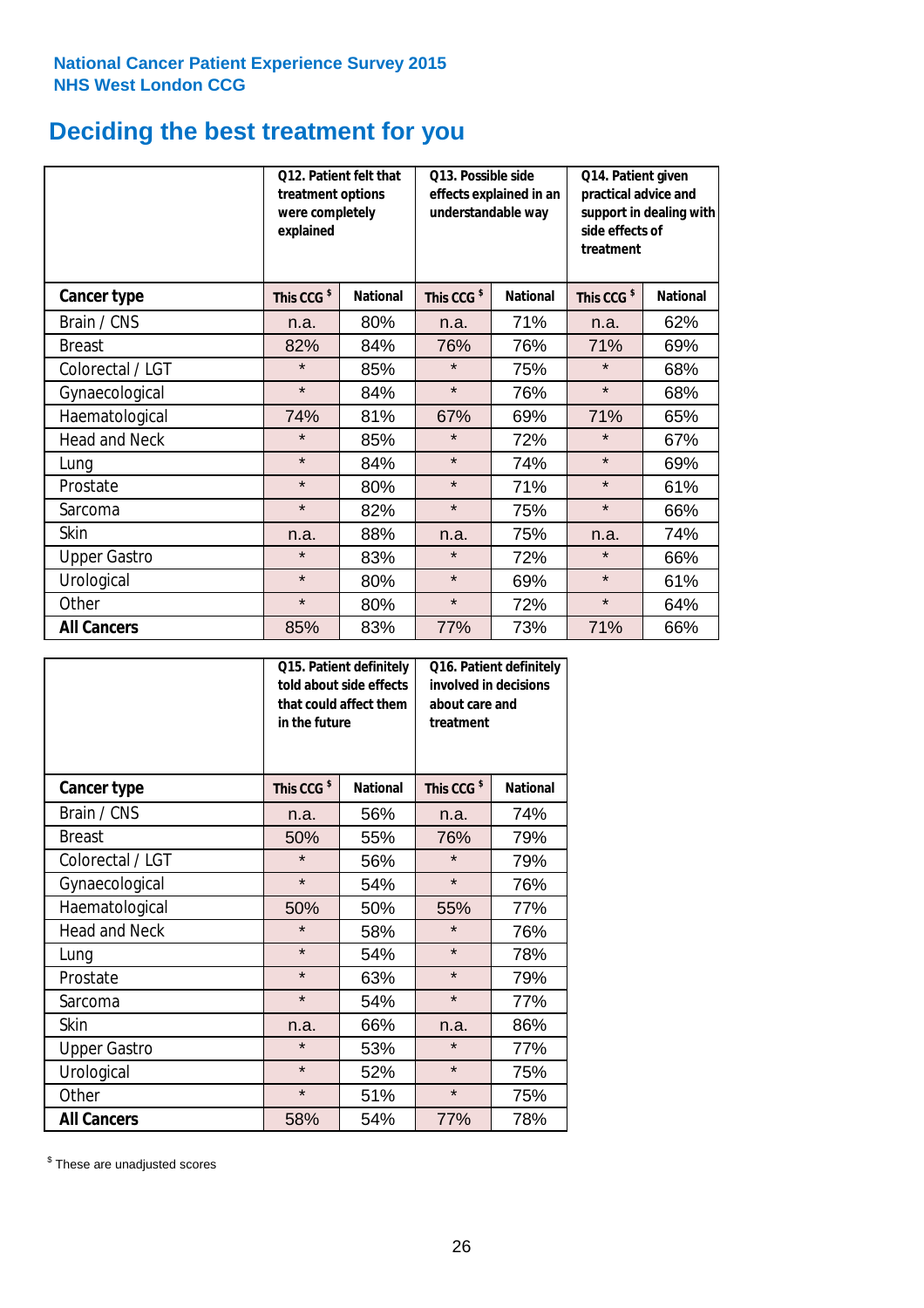## **Clinical Nurse Specialist**

|                      | would support them<br>through their<br>treatment | Q17. Patient given the<br>name of the CNS who | Q18. Patient found it<br>easy to contact their<br><b>CNS</b> |                 | <b>Q19. Get</b><br>understandable<br>answers to important<br>questions all or most<br>of the time |                 |
|----------------------|--------------------------------------------------|-----------------------------------------------|--------------------------------------------------------------|-----------------|---------------------------------------------------------------------------------------------------|-----------------|
| <b>Cancer type</b>   | This CCG <sup>\$</sup>                           | <b>National</b>                               | This CCG <sup>\$</sup>                                       | <b>National</b> | This CCG <sup>\$</sup>                                                                            | <b>National</b> |
| Brain / CNS          | n.a.                                             | 95%                                           | n.a.                                                         | 84%             | n.a.                                                                                              | 85%             |
| <b>Breast</b>        | 100%                                             | 94%                                           | 79%                                                          | 85%             | 85%                                                                                               | 88%             |
| Colorectal / LGT     | $\star$                                          | 91%                                           | $\star$                                                      | 88%             | $\star$                                                                                           | 90%             |
| Gynaecological       | $\star$                                          | 93%                                           | $\star$                                                      | 86%             | $\star$                                                                                           | 87%             |
| Haematological       | 100%                                             | 89%                                           | 88%                                                          | 89%             | 86%                                                                                               | 90%             |
| <b>Head and Neck</b> | $\star$                                          | 88%                                           | $\star$                                                      | 86%             | $\star$                                                                                           | 88%             |
| Lung                 | $\star$                                          | 93%                                           | $\star$                                                      | 89%             | $\star$                                                                                           | 89%             |
| Prostate             | $\star$                                          | 89%                                           | $\star$                                                      | 83%             | $\star$                                                                                           | 88%             |
| Sarcoma              | $\star$                                          | 87%                                           | $\star$                                                      | 86%             | $\star$                                                                                           | 88%             |
| Skin                 | n.a.                                             | 88%                                           | n.a.                                                         | 90%             | n.a.                                                                                              | 92%             |
| <b>Upper Gastro</b>  | $\star$                                          | 92%                                           | $\star$                                                      | 87%             | $\star$                                                                                           | 88%             |
| Urological           | $\star$                                          | 80%                                           | $\star$                                                      | 85%             | $\star$                                                                                           | 88%             |
| Other                | $\star$                                          | 86%                                           | $\star$                                                      | 86%             | $\star$                                                                                           | 87%             |
| <b>All Cancers</b>   | 97%                                              | 90%                                           | 83%                                                          | 87%             | 84%                                                                                               | 88%             |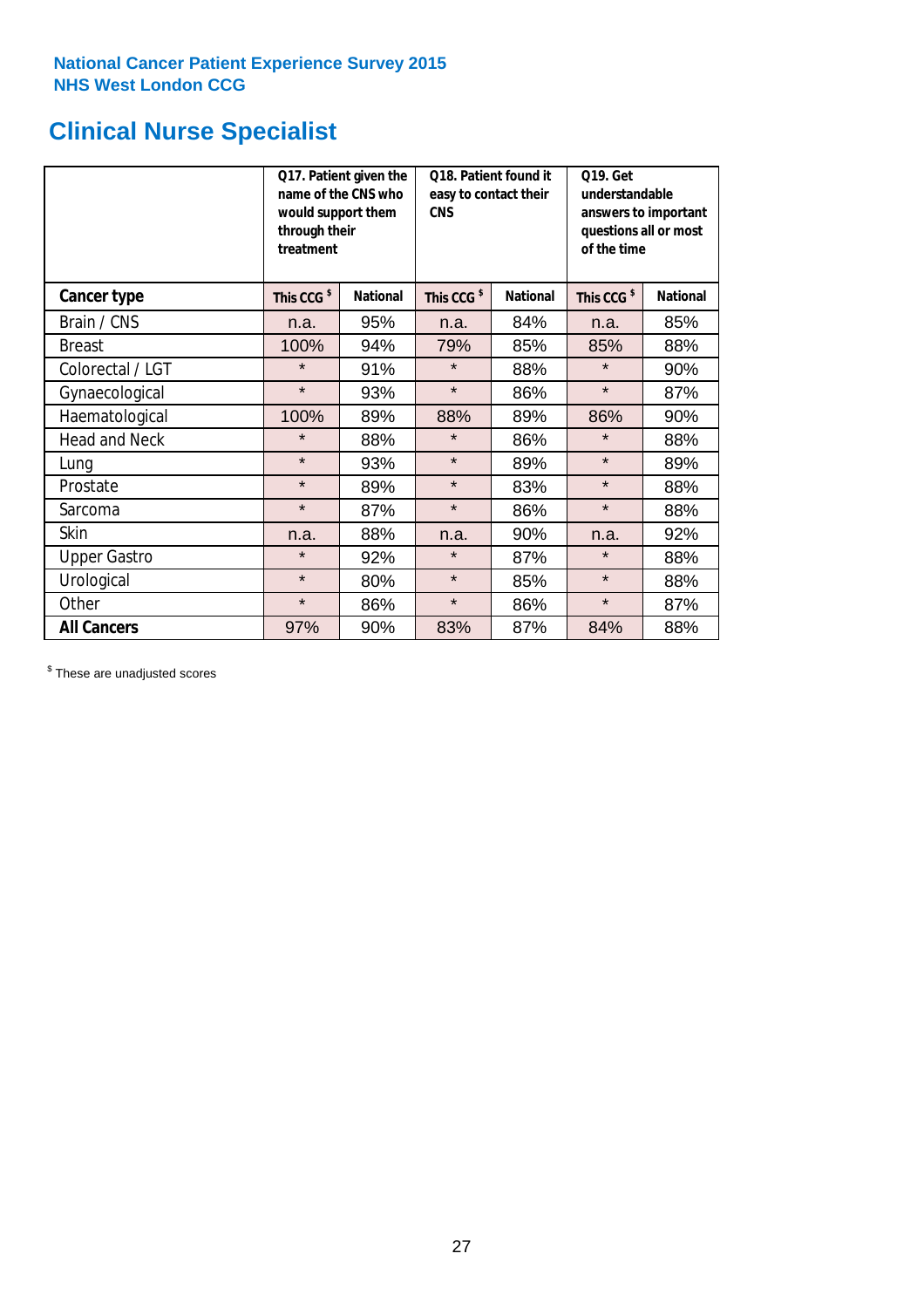## **Support for people with cancer**

|                      | Q20. Hospital staff<br>gave information | Q21. Hospital staff<br>gave information<br>about support groups<br>about impact cancer<br>could have on day to<br>day activities |                        |                 | Q22. Hospital staff<br>gave information on<br>getting financial help |                 | Q23. Hospital staff told<br>patient they could get<br>free prescriptions |                 |
|----------------------|-----------------------------------------|----------------------------------------------------------------------------------------------------------------------------------|------------------------|-----------------|----------------------------------------------------------------------|-----------------|--------------------------------------------------------------------------|-----------------|
| Cancer type          | This CCG <sup>\$</sup>                  | <b>National</b>                                                                                                                  | This CCG <sup>\$</sup> | <b>National</b> | This CCG <sup>\$</sup>                                               | <b>National</b> | This CCG <sup>\$</sup>                                                   | <b>National</b> |
| Brain / CNS          | n.a.                                    | 85%                                                                                                                              | n.a.                   | 80%             | n.a.                                                                 | 72%             | n.a.                                                                     | 79%             |
| <b>Breast</b>        | 90%                                     | 88%                                                                                                                              | 79%                    | 85%             | $\star$                                                              | 60%             | $\star$                                                                  | 80%             |
| Colorectal / LGT     | $\star$                                 | 82%                                                                                                                              | $\star$                | 82%             | $\star$                                                              | 52%             | $\star$                                                                  | 83%             |
| Gynaecological       | $\star$                                 | 83%                                                                                                                              | $\star$                | 81%             | $\star$                                                              | 58%             | $\star$                                                                  | 76%             |
| Haematological       | $\star$                                 | 82%                                                                                                                              | $\star$                | 82%             | $\star$                                                              | 56%             | $\star$                                                                  | 86%             |
| <b>Head and Neck</b> | $\star$                                 | 83%                                                                                                                              | $\star$                | 80%             | $\star$                                                              | 55%             | $\star$                                                                  | 80%             |
| Lung                 | $\star$                                 | 82%                                                                                                                              | $\star$                | 80%             | $\star$                                                              | 68%             | $\star$                                                                  | 85%             |
| Prostate             | $\star$                                 | 85%                                                                                                                              | $\star$                | 81%             | $\star$                                                              | 41%             | $\star$                                                                  | 76%             |
| Sarcoma              | n.a.                                    | 82%                                                                                                                              | $\star$                | 80%             | n.a.                                                                 | 57%             | $\star$                                                                  | 75%             |
| Skin                 | n.a.                                    | 85%                                                                                                                              | n.a.                   | 85%             | n.a.                                                                 | 51%             | n.a.                                                                     | 65%             |
| <b>Upper Gastro</b>  | $\star$                                 | 82%                                                                                                                              | $\star$                | 78%             | $\star$                                                              | 57%             | $\star$                                                                  | 83%             |
| Urological           | $\star$                                 | 71%                                                                                                                              | $\star$                | 70%             | $\star$                                                              | 33%             | $\star$                                                                  | 69%             |
| Other                | $\star$                                 | 80%                                                                                                                              | $\star$                | 77%             | $\star$                                                              | 53%             | $\star$                                                                  | 79%             |
| <b>All Cancers</b>   | 85%                                     | 83%                                                                                                                              | 86%                    | 81%             | 61%                                                                  | 55%             | 80%                                                                      | 80%             |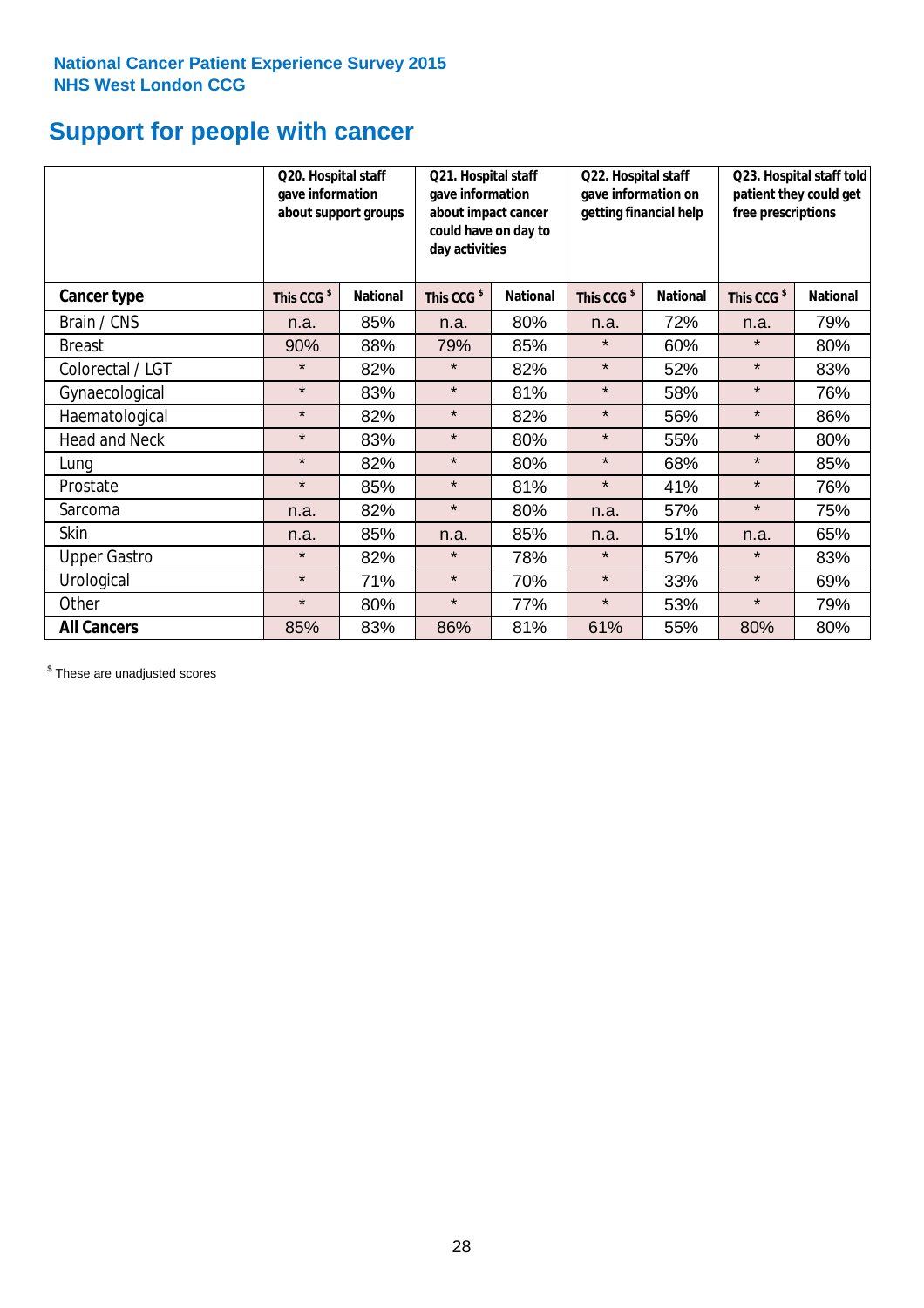## **Operations**

|                                  | Q26. Staff explained<br>how operation had<br>gone in<br>understandable way |                 |  |  |  |
|----------------------------------|----------------------------------------------------------------------------|-----------------|--|--|--|
| <b>Cancer type</b>               | This CCG <sup>\$</sup>                                                     | <b>National</b> |  |  |  |
| Brain / CNS                      | n.a.                                                                       | 75%             |  |  |  |
| <b>Breast</b>                    | 83%                                                                        | 77%             |  |  |  |
| Colorectal / LGT                 | $\star$                                                                    | 81%             |  |  |  |
| Gynaecological                   | $\star$                                                                    | 79%             |  |  |  |
| Haematological                   | $\star$<br>75%                                                             |                 |  |  |  |
| <b>Head and Neck</b>             | $\star$                                                                    | 77%             |  |  |  |
| Lung                             | $\star$                                                                    | 76%             |  |  |  |
| Prostate                         | $\star$                                                                    | 76%             |  |  |  |
| Sarcoma                          | $\star$                                                                    | 80%             |  |  |  |
| Skin                             | n.a.                                                                       | 84%             |  |  |  |
| <b>Upper Gastro</b>              | $\star$                                                                    | 81%             |  |  |  |
| Urological                       | $\star$                                                                    | 74%             |  |  |  |
| Other                            | $\star$<br>78%                                                             |                 |  |  |  |
| <b>All Cancers</b><br>78%<br>83% |                                                                            |                 |  |  |  |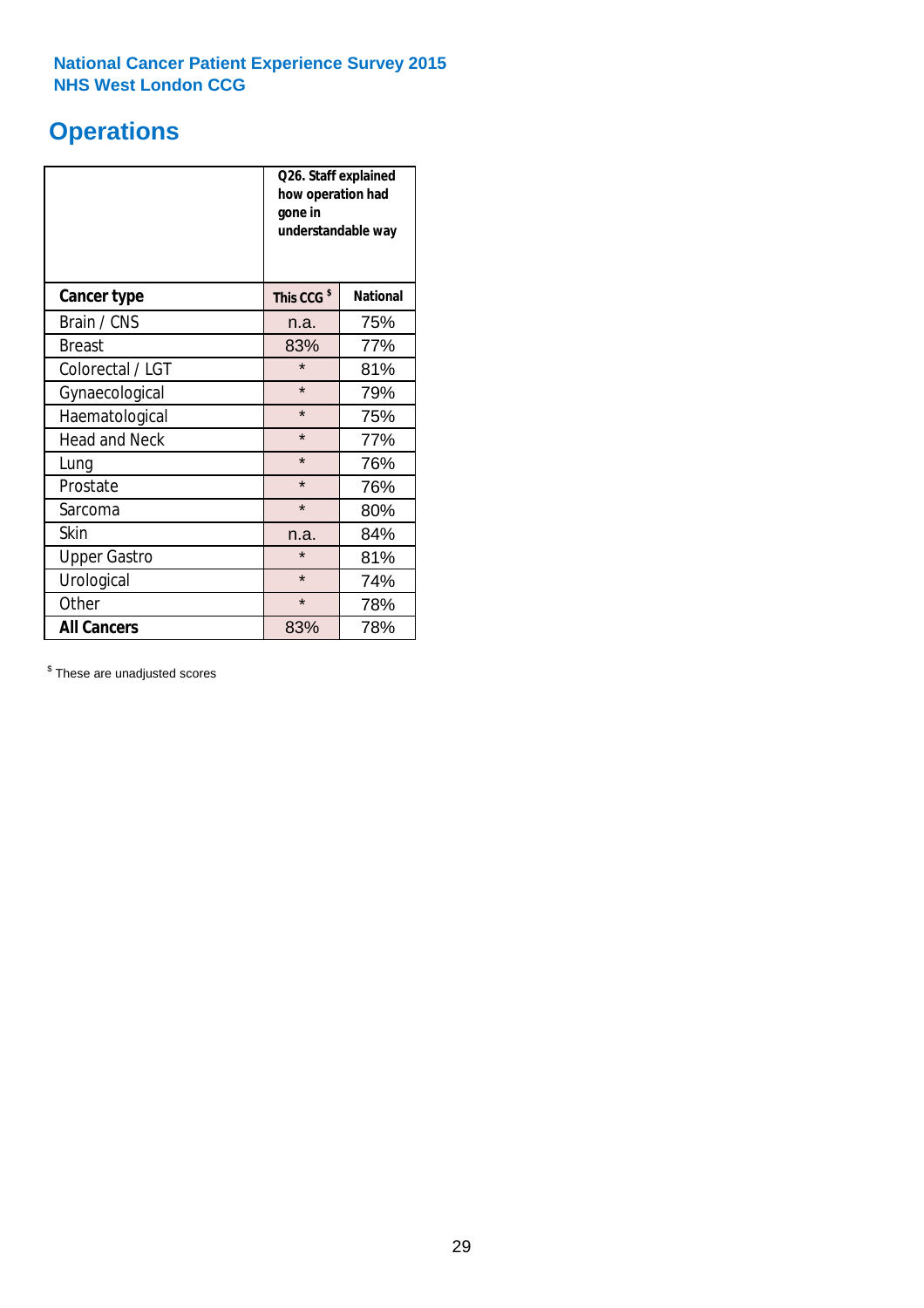## **Hospital care as an inpatient (Part 1 of 2)**

|                      | or nurses did not talk<br>they were not there | Q29. Patient had<br>Q28. Groups of doctors<br>confidence and trust in<br>in front of patient as if<br>all doctors treating<br>them |                        | Q30. Patient's family<br>or someone close<br>definitely had<br>opportunity to talk to<br>doctor |                        | Q31. Patient had<br>confidence and trust in  <br>all ward nurses |                        |                 |
|----------------------|-----------------------------------------------|------------------------------------------------------------------------------------------------------------------------------------|------------------------|-------------------------------------------------------------------------------------------------|------------------------|------------------------------------------------------------------|------------------------|-----------------|
| Cancer type          | This CCG <sup>\$</sup>                        | <b>National</b>                                                                                                                    | This CCG <sup>\$</sup> | <b>National</b>                                                                                 | This CCG <sup>\$</sup> | <b>National</b>                                                  | This CCG <sup>\$</sup> | <b>National</b> |
| Brain / CNS          | n.a.                                          | 68%                                                                                                                                | n.a.                   | 78%                                                                                             | n.a.                   | 65%                                                              | n.a.                   | 67%             |
| <b>Breast</b>        | $\star$                                       | 89%                                                                                                                                | $\star$                | 86%                                                                                             | $\star$                | 73%                                                              | $\star$                | 74%             |
| Colorectal / LGT     | $\star$                                       | 75%                                                                                                                                | $\star$                | 85%                                                                                             | $\star$                | 72%                                                              | $\star$                | 68%             |
| Gynaecological       | $\star$                                       | 84%                                                                                                                                | $\star$                | 86%                                                                                             | $\star$                | 71%                                                              | $\star$                | 69%             |
| Haematological       | $\star$                                       | 80%                                                                                                                                | $\star$                | 81%                                                                                             | $\star$                | 75%                                                              | $\star$                | 73%             |
| <b>Head and Neck</b> | $\star$                                       | 79%                                                                                                                                | $\star$                | 85%                                                                                             | $\star$                | 73%                                                              | $\star$                | 72%             |
| Lung                 | $\star$                                       | 75%                                                                                                                                | $\star$                | 82%                                                                                             | $\star$                | 71%                                                              | $\star$                | 73%             |
| Prostate             | $\star$                                       | 84%                                                                                                                                | $\star$                | 87%                                                                                             | $\star$                | 72%                                                              | $\star$                | 75%             |
| Sarcoma              | $\star$                                       | 82%                                                                                                                                | $\star$                | 85%                                                                                             | $\star$                | 75%                                                              | $\star$                | 70%             |
| Skin                 | n.a.                                          | 85%                                                                                                                                | n.a.                   | 90%                                                                                             | n.a.                   | 79%                                                              | n.a.                   | 84%             |
| <b>Upper Gastro</b>  | $\star$                                       | 75%                                                                                                                                | $\star$                | 83%                                                                                             | $\star$                | 72%                                                              | $\star$                | 70%             |
| Urological           | $\star$                                       | 80%                                                                                                                                | $\star$                | 84%                                                                                             | $\star$                | 67%                                                              | $\star$                | 75%             |
| Other                | $\star$                                       | 79%                                                                                                                                | $\star$                | 79%                                                                                             | $\star$                | 70%                                                              | $\star$                | 69%             |
| <b>All Cancers</b>   | 77%                                           | 81%                                                                                                                                | 88%                    | 84%                                                                                             | 92%                    | 72%                                                              | 68%                    | 72%             |

|                      | Q32. Always / nearly<br>always enough nurses<br>on duty |                 | Q33. All staff asked<br>patient what name<br>they preferred to be<br>called by |                 | Q34. Always given<br>enough privacy when<br>discussing condition or<br>treatment |                 | Q35. Patient was able<br>to discuss worries or<br>fears with staff during<br>visit |                 |
|----------------------|---------------------------------------------------------|-----------------|--------------------------------------------------------------------------------|-----------------|----------------------------------------------------------------------------------|-----------------|------------------------------------------------------------------------------------|-----------------|
| <b>Cancer type</b>   | This CCG <sup>\$</sup>                                  | <b>National</b> | This CCG <sup>\$</sup>                                                         | <b>National</b> | This CCG <sup>\$</sup>                                                           | <b>National</b> | This CCG <sup>\$</sup>                                                             | <b>National</b> |
| Brain / CNS          | n.a.                                                    | 64%             | n.a.                                                                           | 69%             | n.a.                                                                             | 80%             | n.a.                                                                               | 44%             |
| <b>Breast</b>        | $\star$                                                 | 69%             | $\star$                                                                        | 60%             | $\star$                                                                          | 86%             | $\star$                                                                            | 53%             |
| Colorectal / LGT     | $\star$                                                 | 61%             | $\star$                                                                        | 70%             | $\star$                                                                          | 84%             | $\star$                                                                            | 54%             |
| Gynaecological       | $\star$                                                 | 65%             | $\star$                                                                        | 63%             | $\star$                                                                          | 82%             | $\star$                                                                            | 50%             |
| Haematological       | $\star$                                                 | 63%             | $\star$                                                                        | 67%             | $\star$                                                                          | 86%             | $\star$                                                                            | 55%             |
| <b>Head and Neck</b> | $\star$                                                 | 67%             | $\star$                                                                        | 66%             | $\star$                                                                          | 85%             | $\star$                                                                            | 50%             |
| Lung                 | $\star$                                                 | 68%             | $\star$                                                                        | 71%             | $\star$                                                                          | 84%             | $\star$                                                                            | 49%             |
| Prostate             | $\star$                                                 | 71%             | $\star$                                                                        | 67%             | $\star$                                                                          | 87%             | $\star$                                                                            | 52%             |
| Sarcoma              | $\star$                                                 | 68%             | $\star$                                                                        | 71%             | $\star$                                                                          | 87%             | $\star$                                                                            | 52%             |
| Skin                 | n.a.                                                    | 81%             | n.a.                                                                           | 67%             | n.a.                                                                             | 89%             | n.a.                                                                               | 61%             |
| <b>Upper Gastro</b>  | $\star$                                                 | 62%             | $\star$                                                                        | 75%             | $\star$                                                                          | 83%             | $\star$                                                                            | 53%             |
| Urological           | $\star$                                                 | 68%             | $\star$                                                                        | 71%             | $\star$                                                                          | 84%             | $\star$                                                                            | 46%             |
| Other                | $\star$                                                 | 62%             | $\star$                                                                        | 66%             | $\star$                                                                          | 82%             | $\star$                                                                            | 48%             |
| <b>All Cancers</b>   | 76%                                                     | 66%             | 56%                                                                            | 67%             | 89%                                                                              | 85%             | 61%                                                                                | 52%             |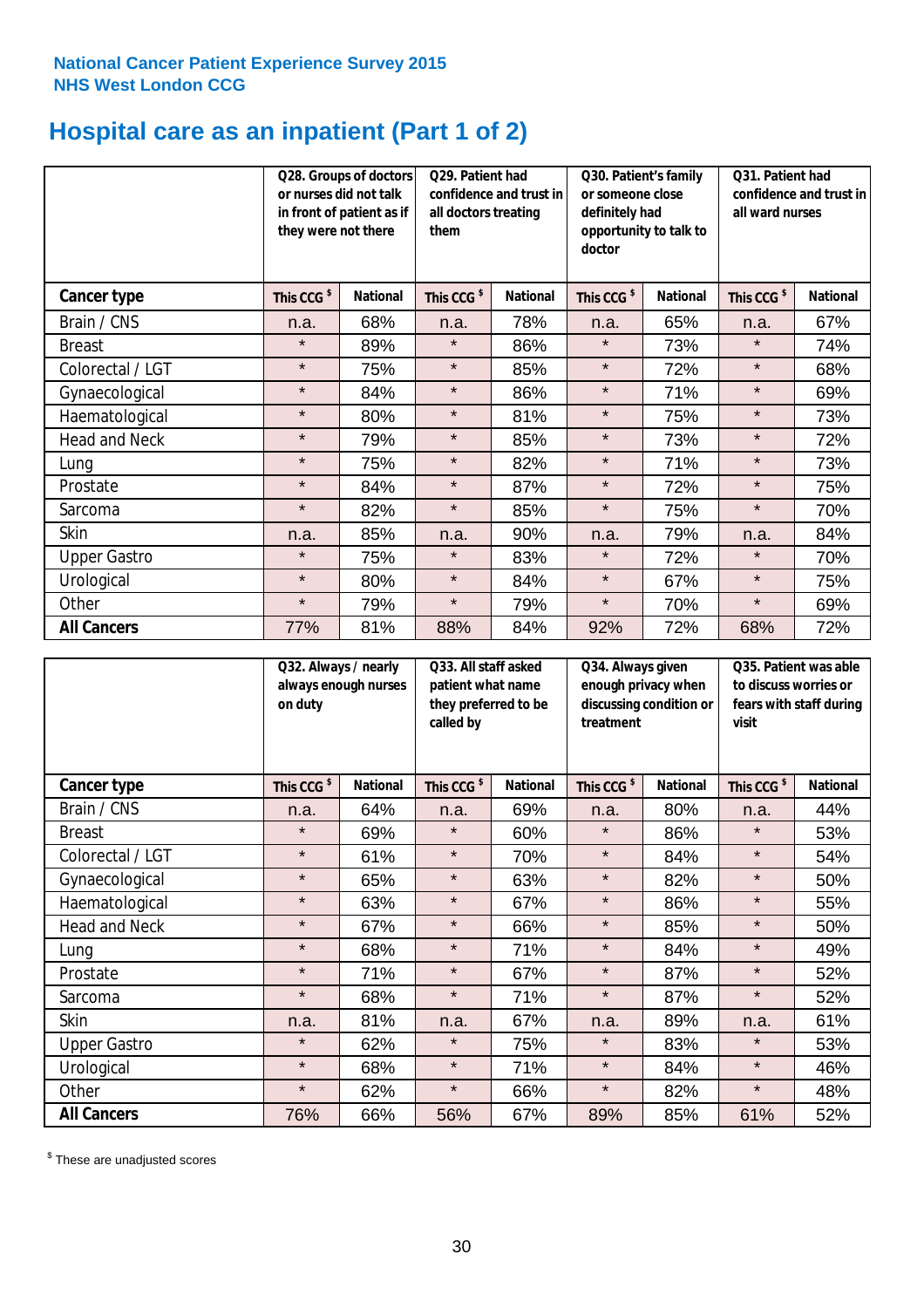## **Hospital care as an inpatient (Part 2 of 2)**

|                      | Q36. Hospital staff<br>definitely did<br>everything to help<br>control pain |                 | Q37. Always treated<br>with respect and<br>dignity by staff |                 | Q38. Given clear<br>written information<br>about what should /<br>should not do post<br>discharge |                 | Q39. Staff told patient<br>who to contact if<br>worried post discharge |                 |  |
|----------------------|-----------------------------------------------------------------------------|-----------------|-------------------------------------------------------------|-----------------|---------------------------------------------------------------------------------------------------|-----------------|------------------------------------------------------------------------|-----------------|--|
| Cancer type          | This CCG <sup>\$</sup>                                                      | <b>National</b> | This CCG <sup>\$</sup>                                      | <b>National</b> | This CCG <sup>\$</sup>                                                                            | <b>National</b> | This CCG <sup>\$</sup>                                                 | <b>National</b> |  |
| Brain / CNS          | n.a.                                                                        | 82%             | n.a.                                                        | 84%             | n.a.                                                                                              | 79%             | n.a.                                                                   | 91%             |  |
| <b>Breast</b>        | $\star$                                                                     | 86%             | $\star$                                                     | 88%             | $\star$                                                                                           | 90%             | $\star$                                                                | 95%             |  |
| Colorectal / LGT     | $\star$                                                                     | 84%             | $\star$                                                     | 86%             | $\star$                                                                                           | 83%             | $\star$                                                                | 94%             |  |
| Gynaecological       | $\star$                                                                     | 83%             | $\star$                                                     | 85%             | $\star$                                                                                           | 86%             | $\star$                                                                | 93%             |  |
| Haematological       | $\star$                                                                     | 84%             | $\star$                                                     | 89%             | $\star$                                                                                           | 79%             | $\star$                                                                | 95%             |  |
| <b>Head and Neck</b> | $\star$                                                                     | 84%             | $\star$                                                     | 88%             | $\star$                                                                                           | 86%             | $\star$                                                                | 92%             |  |
| Lung                 | $\star$                                                                     | 83%             | $\star$                                                     | 87%             | $\star$                                                                                           | 81%             | $\star$                                                                | 92%             |  |
| Prostate             | $\star$                                                                     | 85%             | $\star$                                                     | 91%             | $\star$                                                                                           | 87%             | $\star$                                                                | 94%             |  |
| Sarcoma              | $\star$                                                                     | 86%             | $\star$                                                     | 91%             | n.a.                                                                                              | 83%             | $\star$                                                                | 94%             |  |
| Skin                 | n.a.                                                                        | 88%             | n.a.                                                        | 93%             | n.a.                                                                                              | 91%             | n.a.                                                                   | 97%             |  |
| <b>Upper Gastro</b>  | $\star$                                                                     | 83%             | $\star$                                                     | 86%             | $\star$                                                                                           | 79%             | $\star$                                                                | 93%             |  |
| Urological           | $\star$                                                                     | 80%             | $\star$                                                     | 88%             | $\star$                                                                                           | 83%             | $\star$                                                                | 90%             |  |
| Other                | $\star$                                                                     | 82%             | $\star$                                                     | 85%             | $\star$                                                                                           | 80%             | $\star$                                                                | 92%             |  |
| <b>All Cancers</b>   | 89%                                                                         | 84%             | 89%                                                         | 87%             | 80%                                                                                               | 84%             | 94%                                                                    | 94%             |  |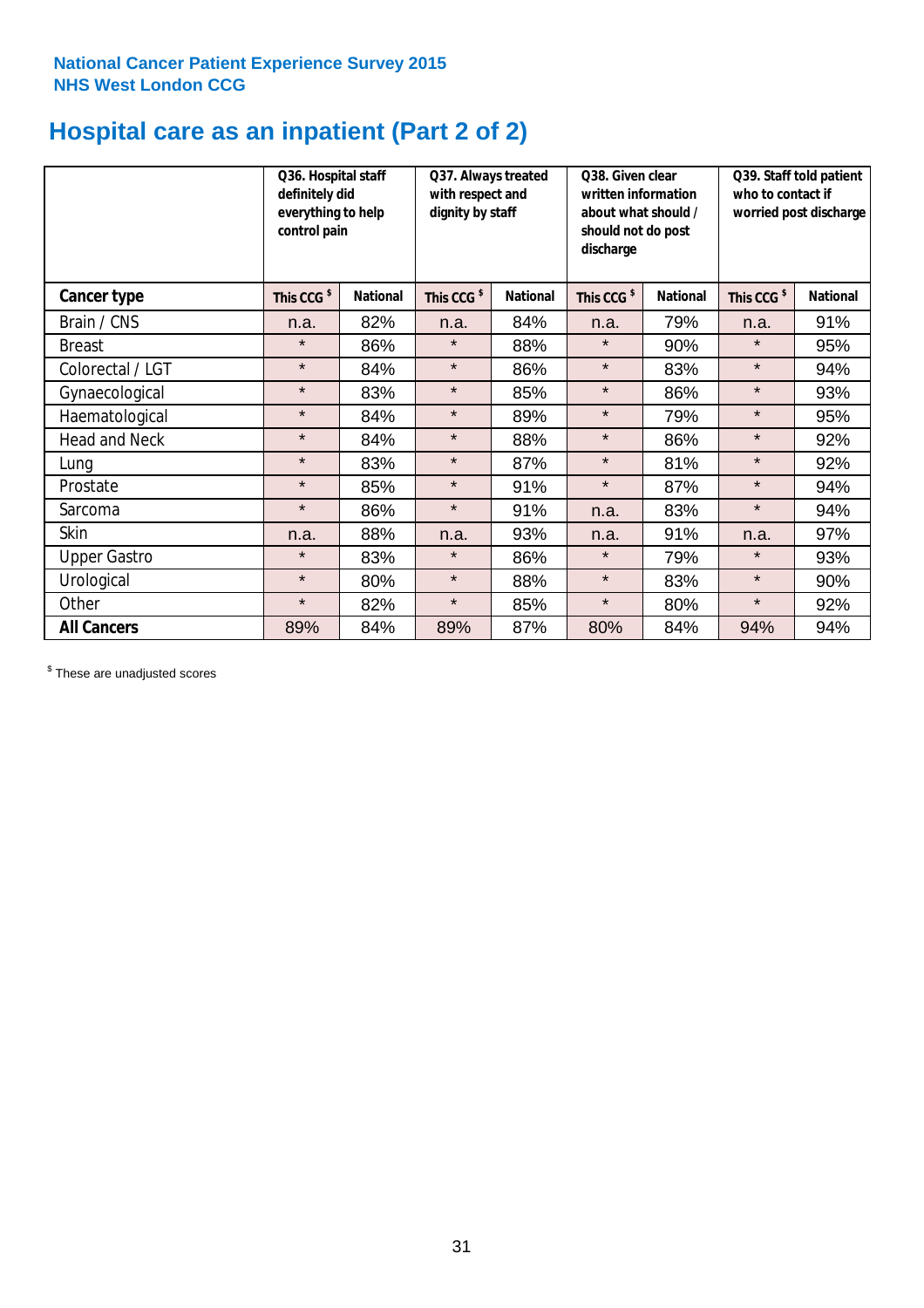# **Hospital care as a day patient / outpatient**

|                      | to discuss worries or<br>visit | Q41. Patient was able<br>fears with staff during | Q42. Doctor had the<br>right notes and other<br>documentation with<br>them |                 | Q44. Beforehand<br>patient had all<br>information needed<br>about radiotherapy<br>treatment |                 | Q45. Patient given<br>understandable<br>information about<br>whether radiotherapy<br>was working |                 |
|----------------------|--------------------------------|--------------------------------------------------|----------------------------------------------------------------------------|-----------------|---------------------------------------------------------------------------------------------|-----------------|--------------------------------------------------------------------------------------------------|-----------------|
| <b>Cancer type</b>   | This CCG <sup>\$</sup>         | <b>National</b>                                  | This CCG <sup>\$</sup>                                                     | <b>National</b> | This CCG <sup>\$</sup>                                                                      | <b>National</b> | This CCG <sup>\$</sup>                                                                           | <b>National</b> |
| Brain / CNS          | n.a.                           | 65%                                              | n.a.                                                                       | 94%             | n.a.                                                                                        | 85%             | n.a.                                                                                             | 52%             |
| <b>Breast</b>        | 74%                            | 70%                                              | 97%                                                                        | 95%             | 81%                                                                                         | 87%             | $\star$                                                                                          | 60%             |
| Colorectal / LGT     | $\star$                        | 73%                                              | $\star$                                                                    | 95%             | $\star$                                                                                     | 85%             | $\star$                                                                                          | 55%             |
| Gynaecological       | $\star$                        | 70%                                              | $\star$                                                                    | 96%             | $\star$                                                                                     | 85%             | $\star$                                                                                          | 64%             |
| Haematological       | $\star$                        | 74%                                              | 96%                                                                        | 97%             | $\star$                                                                                     | 82%             | $\star$                                                                                          | 64%             |
| <b>Head and Neck</b> | $\star$                        | 69%                                              | $\star$                                                                    | 95%             | $\star$                                                                                     | 86%             | $\star$                                                                                          | 60%             |
| Lung                 | $\star$                        | 69%                                              | $\star$                                                                    | 96%             | $\star$                                                                                     | 86%             | $\star$                                                                                          | 59%             |
| Prostate             | $\star$                        | 69%                                              | $\star$                                                                    | 95%             | n.a.                                                                                        | 88%             | n.a.                                                                                             | 61%             |
| Sarcoma              | $\star$                        | 68%                                              | $\star$                                                                    | 97%             | $\star$                                                                                     | 88%             | $\star$                                                                                          | 63%             |
| Skin                 | n.a.                           | 73%                                              | n.a.                                                                       | 96%             | n.a.                                                                                        | 81%             | n.a.                                                                                             | 63%             |
| <b>Upper Gastro</b>  | $\star$                        | 68%                                              | $\star$                                                                    | 95%             | n.a.                                                                                        | 85%             | n.a.                                                                                             | 57%             |
| Urological           | $\star$                        | 65%                                              | $\star$                                                                    | 95%             | $\star$                                                                                     | 81%             | $\star$                                                                                          | 53%             |
| Other                | $\star$                        | 67%                                              | $\star$                                                                    | 95%             | $\star$                                                                                     | 83%             | $\star$                                                                                          | 59%             |
| <b>All Cancers</b>   | 71%                            | 70%                                              | 94%                                                                        | 96%             | 80%                                                                                         | 86%             | 63%                                                                                              | 60%             |

|                      | O47. Beforehand<br>patient had all<br>information needed<br>treatment | about chemotherapy | Q48. Patient given<br>understandable<br>information about<br>whether<br>chemotherapy was<br>working |                 |  |
|----------------------|-----------------------------------------------------------------------|--------------------|-----------------------------------------------------------------------------------------------------|-----------------|--|
| <b>Cancer type</b>   | This CCG <sup>\$</sup>                                                | <b>National</b>    | This CCG <sup>\$</sup>                                                                              | <b>National</b> |  |
| Brain / CNS          | n.a.                                                                  | 82%                | n.a.                                                                                                | 57%             |  |
| <b>Breast</b>        | 73%                                                                   | 83%                | $\star$                                                                                             | 62%             |  |
| Colorectal / LGT     | $\star$                                                               | 86%                | $\star$                                                                                             | 65%             |  |
| Gynaecological       | $\star$<br>86%                                                        |                    | $\star$                                                                                             | 68%             |  |
| Haematological       | $\star$                                                               | 85%                |                                                                                                     | 75%             |  |
| <b>Head and Neck</b> | $\star$                                                               | 80%                | $\star$                                                                                             | 52%             |  |
| Lung                 | $\star$                                                               | 85%                | $\star$                                                                                             | 68%             |  |
| Prostate             | $\star$                                                               | 83%                | $\star$                                                                                             | 69%             |  |
| Sarcoma              | $\star$                                                               | 82%                | n.a.                                                                                                | 70%             |  |
| Skin                 | n.a.                                                                  | 92%                | n.a.                                                                                                | 80%             |  |
| <b>Upper Gastro</b>  | $\star$                                                               | 83%                | $\star$                                                                                             | 64%             |  |
| Urological           | $\star$                                                               | 83%                | $\star$                                                                                             | 66%             |  |
| Other                | $\star$                                                               | 85%                | $\star$                                                                                             | 70%             |  |
| <b>All Cancers</b>   | 80%                                                                   | 84%                | 73%                                                                                                 | 68%             |  |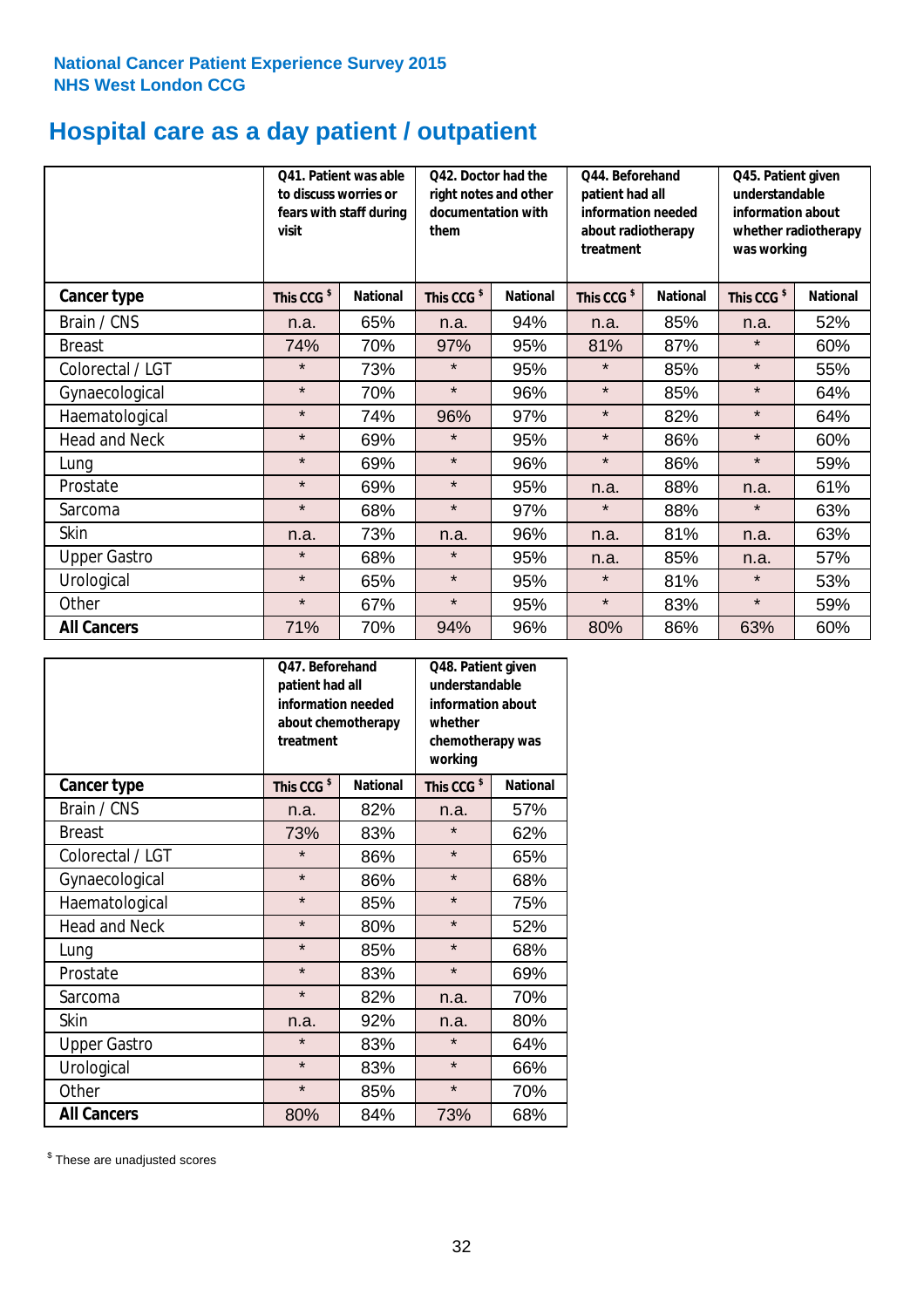# **Home care and support**

|                      | Q49. Hospital staff<br>gave family or | someone close all the<br>information needed to<br>help with care at home | Q50. Patient definitely<br>given enough support<br>from health or social<br>services during<br>treatment |                 | Q51. Patient definitely<br>given enough support<br>from health or social<br>services after<br>treatment |                 |
|----------------------|---------------------------------------|--------------------------------------------------------------------------|----------------------------------------------------------------------------------------------------------|-----------------|---------------------------------------------------------------------------------------------------------|-----------------|
| <b>Cancer type</b>   | This CCG <sup>\$</sup>                | <b>National</b>                                                          | This CCG <sup>\$</sup>                                                                                   | <b>National</b> | This CCG <sup>\$</sup>                                                                                  | <b>National</b> |
| Brain / CNS          | n.a.                                  | 56%                                                                      | n.a.                                                                                                     | 44%             | n.a.                                                                                                    | 44%             |
| <b>Breast</b>        | 54%                                   | 57%                                                                      | 43%                                                                                                      | 54%             | $\star$                                                                                                 | 40%             |
| Colorectal / LGT     | $\star$                               | 60%                                                                      | $\star$                                                                                                  | 62%             | $\star$                                                                                                 | 52%             |
| Gynaecological       | $\star$                               | 56%                                                                      | $\star$<br>52%                                                                                           |                 | $\star$                                                                                                 | 42%             |
| Haematological       | $\star$                               | 60%                                                                      | $\star$                                                                                                  | 52%             | $\star$                                                                                                 | 43%             |
| <b>Head and Neck</b> | $\star$                               | 59%                                                                      | $\star$                                                                                                  | 53%             | $\star$                                                                                                 | 50%             |
| Lung                 | $\star$                               | 57%                                                                      | $\star$                                                                                                  | 52%             | $\star$                                                                                                 | 42%             |
| Prostate             | $\star$                               | 55%                                                                      | $\star$                                                                                                  | 47%             | $\star$                                                                                                 | 43%             |
| Sarcoma              | $\star$                               | 59%                                                                      | $\star$                                                                                                  | 58%             | $\star$                                                                                                 | 53%             |
| Skin                 | n.a.                                  | 67%                                                                      | n.a.                                                                                                     | 58%             | n.a.                                                                                                    | 61%             |
| <b>Upper Gastro</b>  | $\star$                               | 59%                                                                      | $\star$                                                                                                  | 54%             | $\star$                                                                                                 | 45%             |
| Urological           | $\star$                               | 55%                                                                      | $\star$                                                                                                  | 47%             | $\star$                                                                                                 | 44%             |
| Other                | $\star$                               | 54%                                                                      | $\star$                                                                                                  | 55%             | $\star$                                                                                                 | 48%             |
| <b>All Cancers</b>   | 63%                                   | 58%                                                                      | 50%                                                                                                      | 54%             | 53%                                                                                                     | 45%             |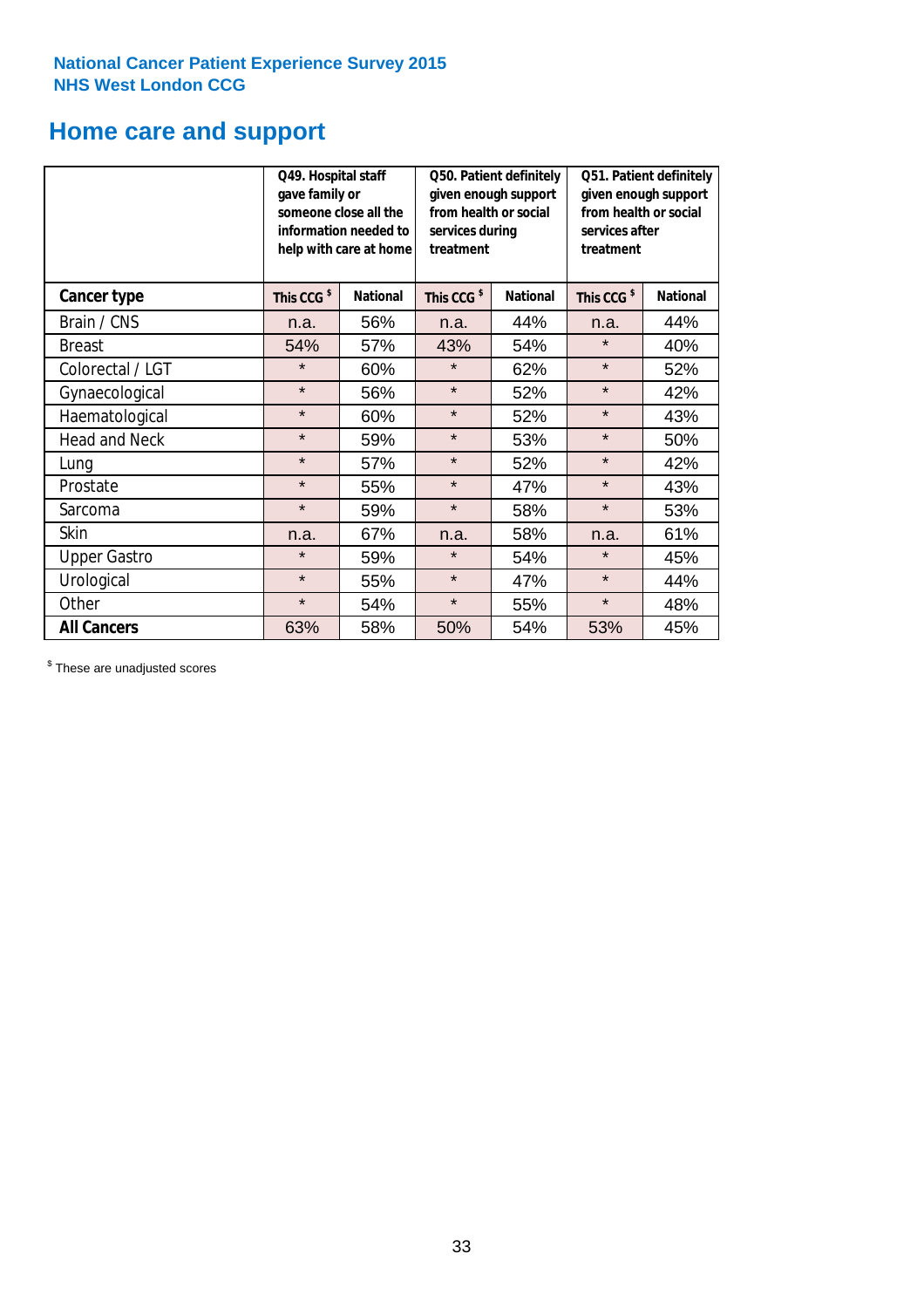## **Care from your general practice**

|                      | information about<br>treatment | Q52. GP given enough<br>patient's condition and | O53. Practice staff<br>definitely did<br>everything they could<br>to support patient |                 |  |
|----------------------|--------------------------------|-------------------------------------------------|--------------------------------------------------------------------------------------|-----------------|--|
| <b>Cancer type</b>   | This CCG <sup>\$</sup>         | <b>National</b>                                 | This CCG <sup>\$</sup>                                                               | <b>National</b> |  |
| Brain / CNS          | n.a.                           | 94%                                             | n.a.                                                                                 | 59%             |  |
| <b>Breast</b>        | 90%                            | 96%                                             | 71%                                                                                  | 63%             |  |
| Colorectal / LGT     | $\star$                        | 95%                                             | $\star$                                                                              | 63%             |  |
| Gynaecological       | $\star$<br>95%                 |                                                 | $\star$                                                                              | 59%             |  |
| Haematological       | 95%                            | 96%                                             | $\star$                                                                              | 61%             |  |
| <b>Head and Neck</b> | $\star$                        | 93%                                             | $\star$                                                                              | 60%             |  |
| Lung                 | $\star$                        | 95%                                             | $\star$                                                                              | 62%             |  |
| Prostate             | $\star$                        | 95%                                             | $\star$                                                                              | 67%             |  |
| Sarcoma              | n.a.                           | 97%                                             | $\star$                                                                              | 65%             |  |
| Skin                 | n.a.                           | 97%                                             | n.a.                                                                                 | 71%             |  |
| <b>Upper Gastro</b>  | $\star$                        | 94%                                             | $\star$                                                                              | 62%             |  |
| Urological           | $\star$                        | 95%                                             | $\star$                                                                              | 64%             |  |
| Other                | $\star$                        | 95%                                             | $\star$                                                                              | 61%             |  |
| <b>All Cancers</b>   | 94%                            | 95%                                             | 72%                                                                                  | 63%             |  |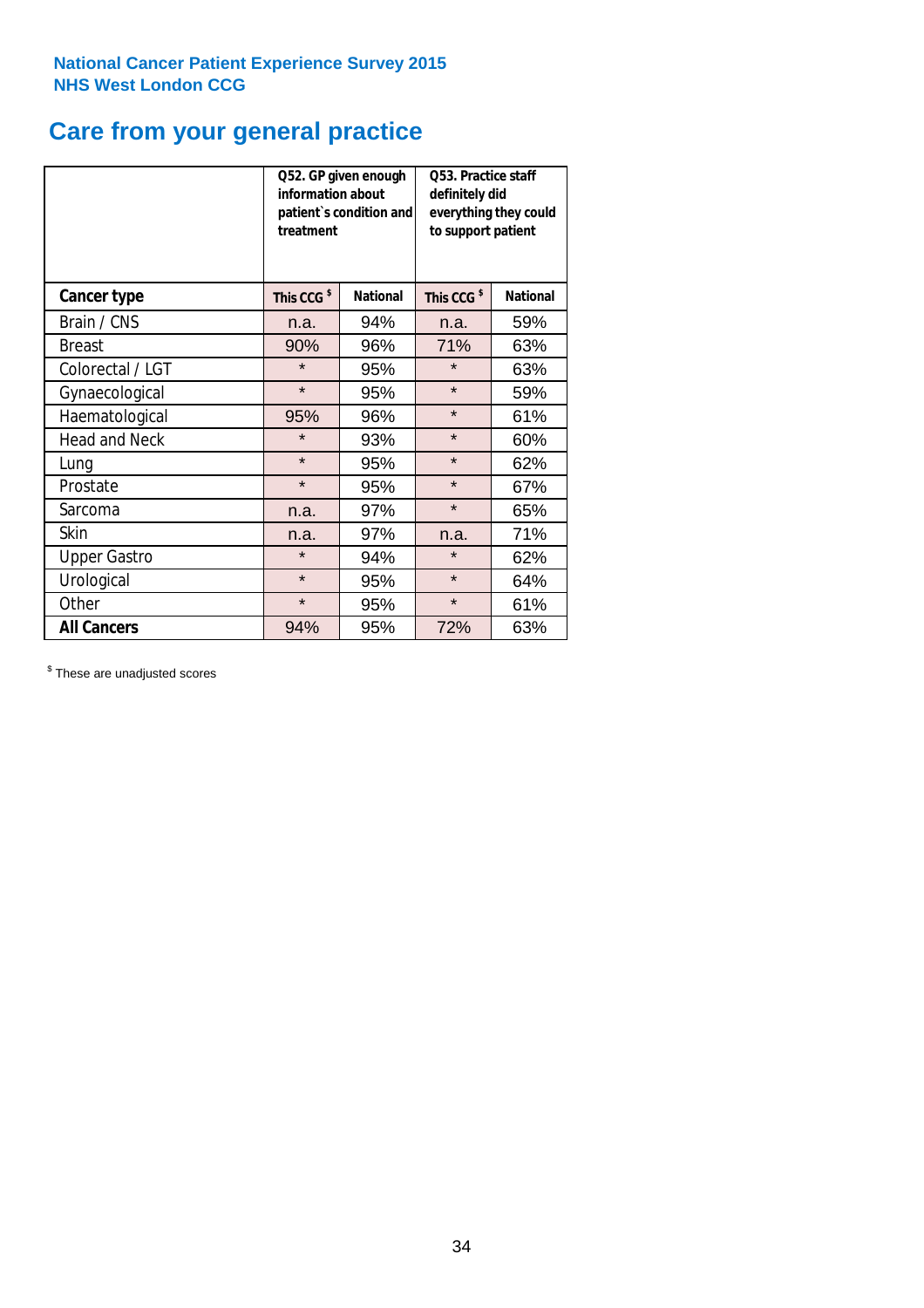## **Your overall NHS care**

|                      | Q54. Hospital and<br>community staff<br>always worked well<br>together |                 | Q55. Patient given a<br>care plan |                 | Q56. Overall the<br>administration of the<br>care was very good /<br>qood |                 | Q57. Length of time for<br>attending clinics and<br>appointments was<br>right |                 |
|----------------------|------------------------------------------------------------------------|-----------------|-----------------------------------|-----------------|---------------------------------------------------------------------------|-----------------|-------------------------------------------------------------------------------|-----------------|
| Cancer type          | This CCG <sup>\$</sup>                                                 | <b>National</b> | This CCG <sup>\$</sup>            | <b>National</b> | This CCG <sup>\$</sup>                                                    | <b>National</b> | This CCG <sup>\$</sup>                                                        | <b>National</b> |
| Brain / CNS          | n.a.                                                                   | 45%             | n.a.                              | 29%             | n.a.                                                                      | 84%             | n.a.                                                                          | 60%             |
| <b>Breast</b>        | 53%                                                                    | 60%             | 33%                               | 35%             | 100%                                                                      | 90%             | 61%                                                                           | 64%             |
| Colorectal / LGT     | $\star$                                                                | 60%             | $\star$                           | 36%             | $\star$                                                                   | 88%             | $\star$                                                                       | 68%             |
| Gynaecological       | $\star$                                                                | 58%             | $\star$                           | 29%             | $\star$                                                                   | 89%             | $\star$                                                                       | 66%             |
| Haematological       | 45%                                                                    | 63%             | $\star$                           | 33%             | 92%                                                                       | 92%             | 58%                                                                           | 62%             |
| <b>Head and Neck</b> | $\star$                                                                | 58%             | $\star$                           | 34%             | $\star$                                                                   | 89%             | $\star$                                                                       | 65%             |
| Lung                 | $\star$                                                                | 63%             | $\star$                           | 32%             | $\star$                                                                   | 89%             | $\star$                                                                       | 70%             |
| Prostate             | $\star$                                                                | 63%             | $\star$                           | 36%             | $\star$                                                                   | 87%             | $\star$                                                                       | 71%             |
| Sarcoma              | $\star$                                                                | 60%             | n.a.                              | 31%             | $\star$                                                                   | 90%             | $\star$                                                                       | 63%             |
| Skin                 | n.a.                                                                   | 69%             | n.a.                              | 39%             | n.a.                                                                      | 89%             | n.a.                                                                          | 73%             |
| <b>Upper Gastro</b>  | $\star$                                                                | 58%             | $\star$                           | 36%             | $\star$                                                                   | 88%             | $\star$                                                                       | 66%             |
| Urological           | $\star$                                                                | 62%             | $\star$                           | 26%             | $\star$                                                                   | 84%             | $\star$                                                                       | 73%             |
| Other                | $\star$                                                                | 56%             | $\star$                           | 29%             | $\star$                                                                   | 87%             | $\star$                                                                       | 61%             |
| <b>All Cancers</b>   | 59%                                                                    | 61%             | 35%                               | 33%             | 95%                                                                       | 89%             | 63%                                                                           | 66%             |

|                      | Q58. Taking part in<br>cancer research | discussed with patient | Q59. Patient's average<br>rating of care scored<br>from very poor to very<br>good |                 |  |
|----------------------|----------------------------------------|------------------------|-----------------------------------------------------------------------------------|-----------------|--|
| <b>Cancer type</b>   | This CCG <sup>\$</sup>                 | <b>National</b>        | This CCG <sup>\$</sup>                                                            | <b>National</b> |  |
| Brain / CNS          | n.a.                                   | 32%                    | n.a.                                                                              | 8.5             |  |
| <b>Breast</b>        | 56%                                    | 28%                    | 9.1                                                                               | 8.8             |  |
| Colorectal / LGT     | $\star$                                | 22%                    | $\star$                                                                           | 8.7             |  |
| Gynaecological       | $\star$<br>27%                         |                        | $\star$                                                                           | 8.7             |  |
| Haematological       | 33%                                    | 36%                    | 8.8                                                                               | 8.8             |  |
| <b>Head and Neck</b> | $\star$                                | 21%                    | $\star$                                                                           | 8.6             |  |
| Lung                 | $\star$                                | 34%                    | $\star$                                                                           | 8.6             |  |
| Prostate             | $\star$                                | 35%                    | $\star$                                                                           | 8.6             |  |
| Sarcoma              | n.a.                                   | 29%                    | $\star$                                                                           | 8.7             |  |
| Skin                 | n.a.                                   | 17%                    | n.a.                                                                              | 8.9             |  |
| <b>Upper Gastro</b>  | $\star$                                | 30%                    | $\star$                                                                           | 8.6             |  |
| Urological           | $\star$                                | 14%                    | $\star$                                                                           | 8.5             |  |
| Other                | $\star$                                | 31%                    | $\star$                                                                           | 8.6             |  |
| <b>All Cancers</b>   | 46%                                    | 28%                    | 8.8                                                                               | 8.7             |  |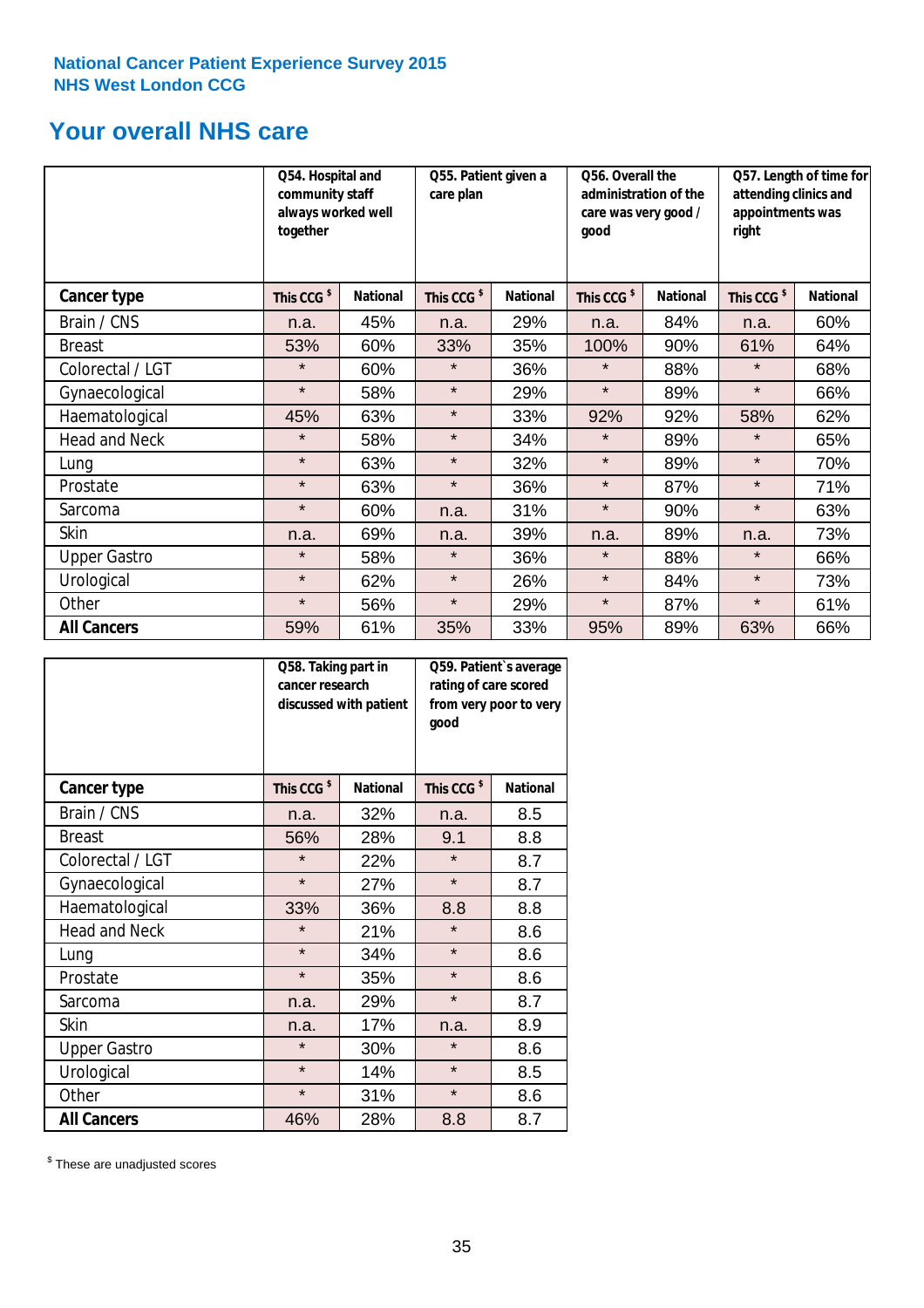## **Annex**

## **Methodology**

The sample for the survey included all adult (aged 16 and over) NHS patients, with a confirmed primary diagnosis of cancer, discharged from an NHS Trust after an inpatient episode or day case attendance for cancer related treatment in the months of April, May and June 2015.

The patients included in the sample had relevant cancer ICD10 codes (C00-99 excluding C44 and C84, and D05) in the first diagnosis field of their patient records, applied to their patient files by the relevant NHS Trust, and were alive at the point at which fieldwork commenced. Deceased checks were undertaken on up to three occasions during fieldwork, to ensure that questionnaires were not sent to patients who had died since their treatment.

Trust samples were checked rigorously for duplicates and patient lists were also de-duplicated nationally to ensure that patients did not receive multiple copies of questionnaires.

The fieldwork for the survey was undertaken between October 2015 and March 2016.

For the first time, the survey used a mixed mode methodology. Questionnaires were sent by post with two reminders where necesssary, but also included an option to complete online. A Freephone helpline was available for respondents to ask questions about the survey, to enable them to complete their questionnaires over the phone, and to provide access to a translation and interpreting facility for those whose first language was not English.

The Health Research Authority supported the survey by granting Section 251 approval.

## **Further information**

Further information on survey methodology, as well as all of the national and local reports and data, is available at www.ncpes.co.uk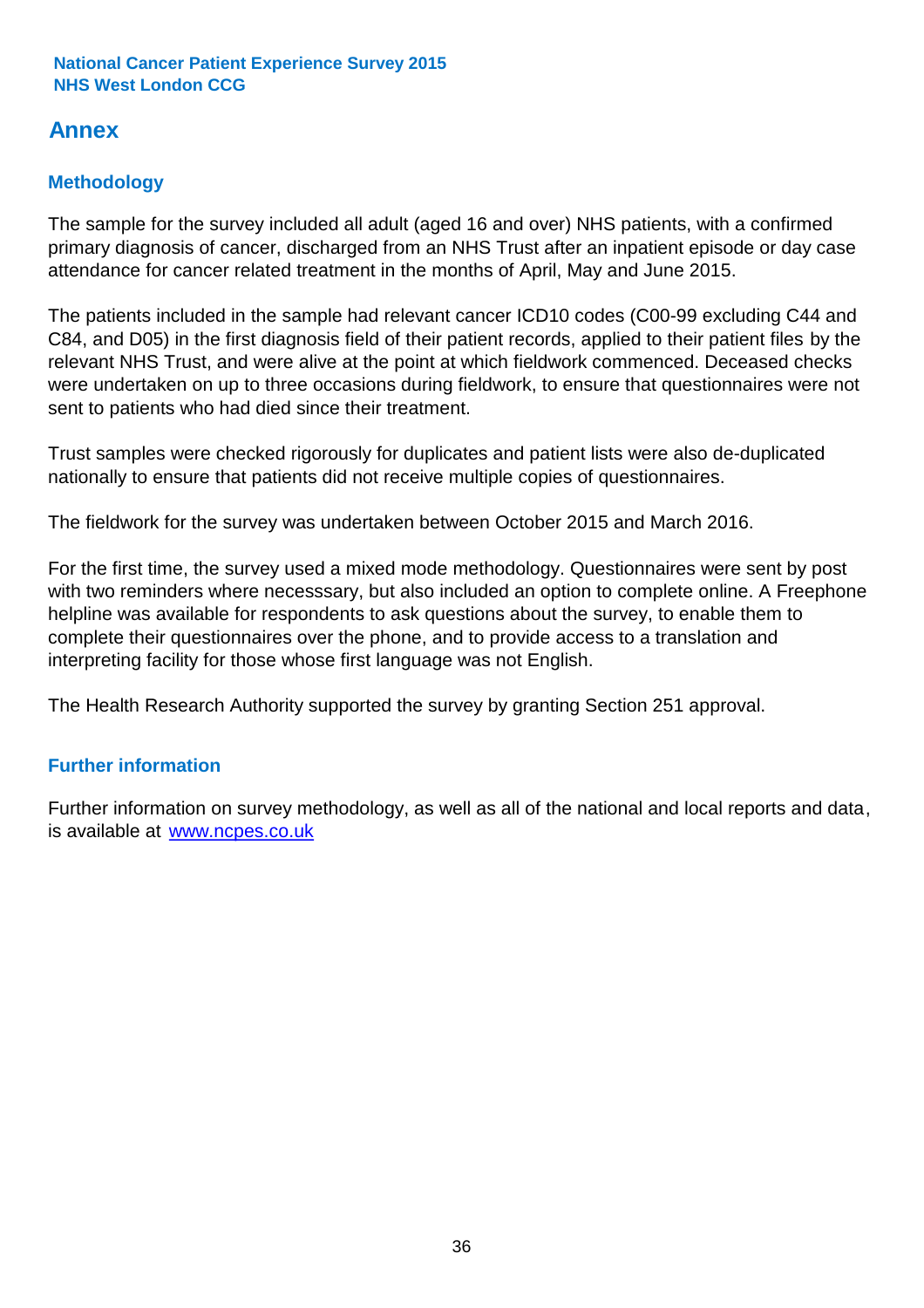### **Redevelopment of the 2015 survey**

A number of significant changes have been made to the National Cancer Patient Experience Survey in 2015:

- the length of the questionnaire has been reduced
- response options have been reviewed and changed to make them consistent throughout the survey
- some of the questions and / or answer options have been changed so that they are now in line with questions in other patient surveys (e.g. the Care Quality Commission national patient surveys), to improve comparability between them
- the topic areas within the questionnaire have been redesigned to capture the whole patient journey.

There are 50 questions in the questionnaire that relate directly to patient experience. Of these, 14 remain unchanged from previous years; and a further 21 have been slightly amended. We draw caution in directly comparing data from the 2015 survey to the findings of the previous CPES surveys, even for identical questions. Changes in the structure of the survey instrument (questionnaire) and also the administration of the survey (calendar period and length of time from sampling to field work start and completion) may influence nationwide averages, although these features will not greatly impact on relative comparisons (e.g. between patient groups or hospitals).

The other 15 questions are either new or substantially changed from previous years.

It is expected that there will be few, if any changes, to the questionnaire going forward so we will be able to compare the results year on year. Where changes are necessary they are expected to be for methodological reasons or to improve question reliability.

Another significant change in 2015 is that an online version of the questionnaire has been developed. The online version was developed to make the questionnaire more accessible for respondents. This may have an impact on the demographic characteristics of the respondents. This may be an improvement if previously underrepresented groups have responded. However, changes to the demographics of respondents may have implications on the overall results - and again, leads us to draw caution in directly comparing results with previous years.

## **Official Statistics**

The 2015 survey data has been published for the first time as Official Statistics. The 2015 survey data has been produced and published in line with the Code of Practice for Official Statistics.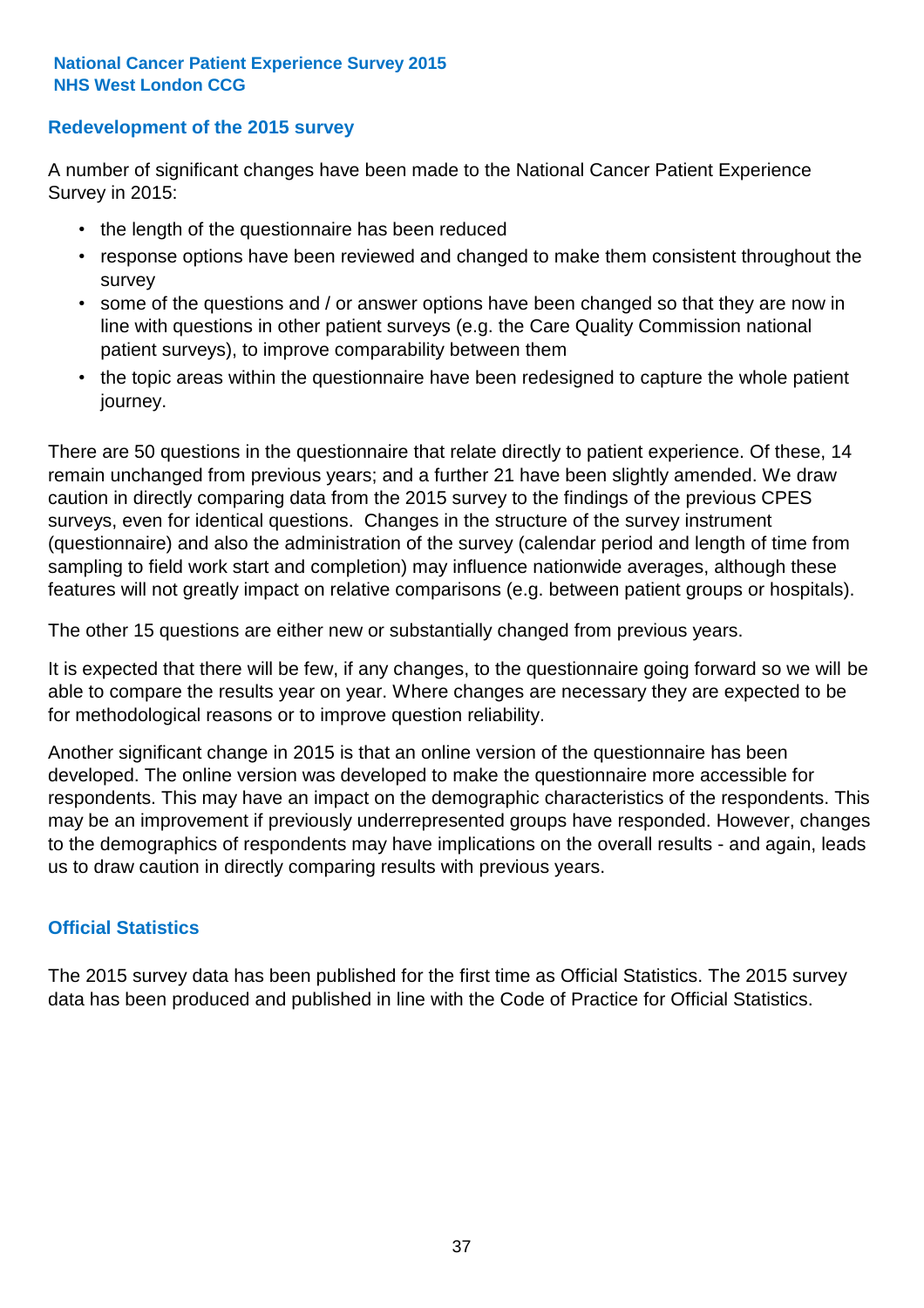## **Scoring methodologies**

49 of the 50 questions relating directly to patient experience have been summarised as the score of the percentage of patients who reported a positive experience. For example:

- question 6 asks: "Overall, how did you feel about the length of time you had to wait for your test to be done?". Responses have been recorded as positive only for those patients who selected the first option ("It was about right")
- question 11 asks: "When you were told you had cancer, were you given written information about the type of cancer you had?". Responses have been recorded as positive only for those patients who selected the first option ("Yes, and it was easy to understand").

Where options do not provide any information on positive/negative patient experience (e.g. "Don't know / can't remember"), they are excluded from the score.

The other question (question 59) asks respondents to rate their overall care on a scale of 0 to 10. Scores have been given as an average on this scale.

A copy of the 2015 questionnaire, marked up with all of these scoring conventions, is available at www.ncpes.co.uk

Further details on the scoring methodology can be found in the technical document for the survey, available at <u>www.ncpes.co.uk</u>

#### **Case-mix adjustment**

For the first time in 2015, case-mix adjusted findings are being presented alongside unadjusted results for CCGs. Case-mix adjustment allows us to account for the impact that differing patient populations might have on results. By using the case-mix adjusted estimates we can obtain a greater understanding of how a CCG is performing given their patient population.

The factors taken into account in this case-mix adjustment are gender, age, ethnic group, deprivation, and tumour group.

For further details on case-mix adjustment, please refer to the technical document for the survey, available at www.ncpes.co.uk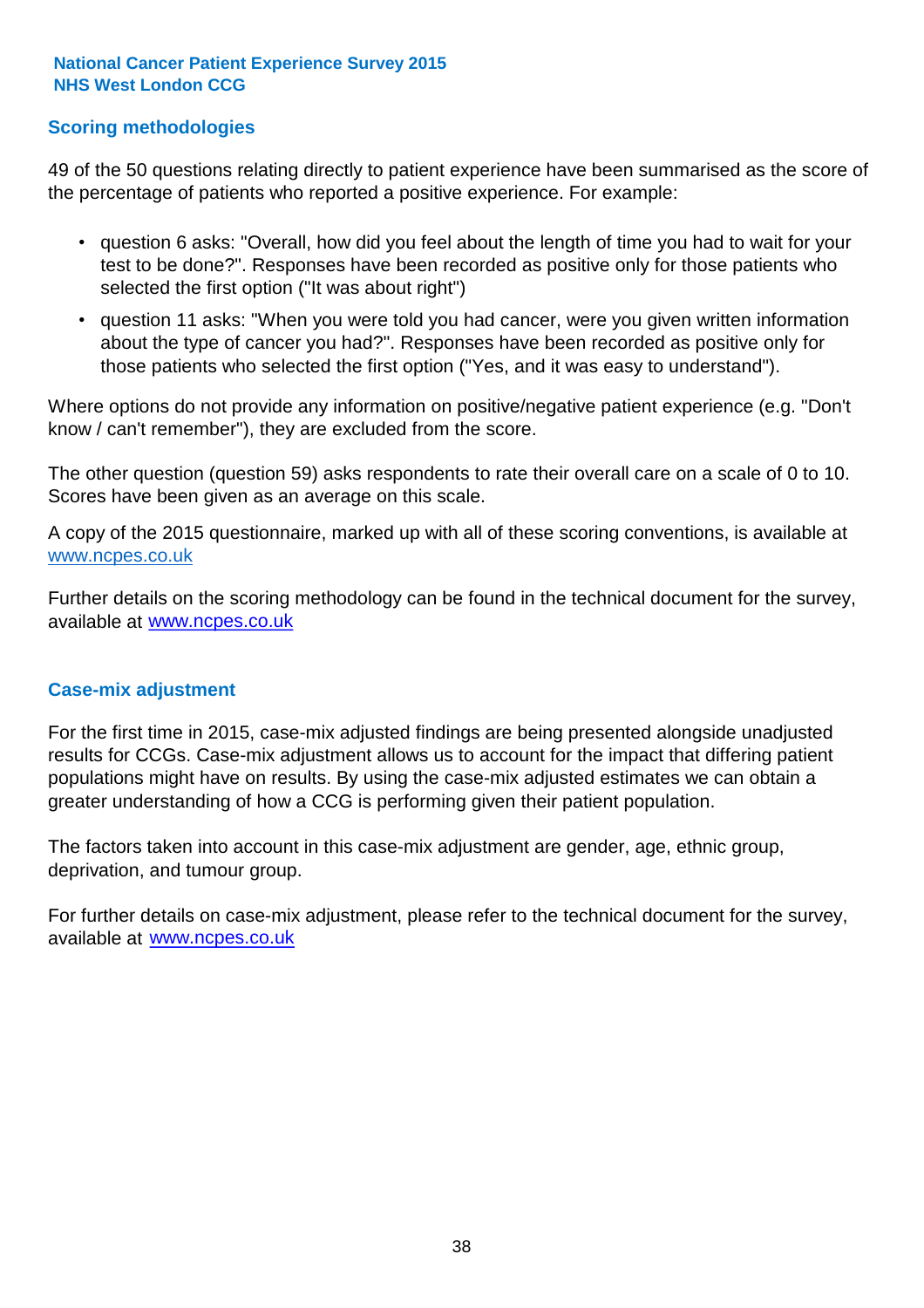## **Response Rates**

|                 | Sample<br><b>Size</b> | <b>Excluded</b> | <b>Adjusted</b><br>Sample | <b>Not</b><br><b>Returned Refused</b> | Blank | Completed | Response<br>Rate |
|-----------------|-----------------------|-----------------|---------------------------|---------------------------------------|-------|-----------|------------------|
| <b>National</b> | 116,991               | 8.719           | 108,272                   | 33,168                                | 3.918 | 71,186    | 66%              |
| 08Y             | 321                   | 34              | 287                       | 123                                   | 14    | 150       | 52%              |

#### **Respondents by tumour group**

The tables below show the numbers of patients from each tumour group and the age and gender distribution of these patients.

| <b>Tumour Group</b>  | Number of<br>respondents* |  |  |
|----------------------|---------------------------|--|--|
| Brain / CNS          |                           |  |  |
| <b>Breast</b>        | 34                        |  |  |
| Gynaecological       | 11                        |  |  |
| Colorectal / LGT     | 17                        |  |  |
| Lung                 | 16                        |  |  |
| <b>Skin</b>          | $\Omega$                  |  |  |
| Haematological       | 25                        |  |  |
| <b>Upper Gastro</b>  | 8                         |  |  |
| Other                | 7                         |  |  |
| Urological           | 10                        |  |  |
| Prostate             | 13                        |  |  |
| Sarcoma              | 1                         |  |  |
| <b>Head and Neck</b> | 7                         |  |  |

*\* These figures may not match the numerator for all questions in the 'Comparisons by tumour group' section of this report, because not all questions were answered by all respondents.*

## **Respondents by age and gender**

The questionnaire asked respondents to give their year of birth. This information has been amalgamated into 8 age bands. The age and gender distribution for the CCG was as follows:

|             | 16-24 | 25-34 | 35-44 | 45-54 | 55-64 | 65-74 | 75-84 | $85+$ | <b>Total</b> |
|-------------|-------|-------|-------|-------|-------|-------|-------|-------|--------------|
| <b>Male</b> |       |       |       | ັ     | 15    | 22    | 16    |       | 57           |
| Female      |       |       |       | 13    | 21    | 32    | 15    |       | 93           |
| Total       |       |       |       | 16    | 36    | 54    | 31    |       | 150          |